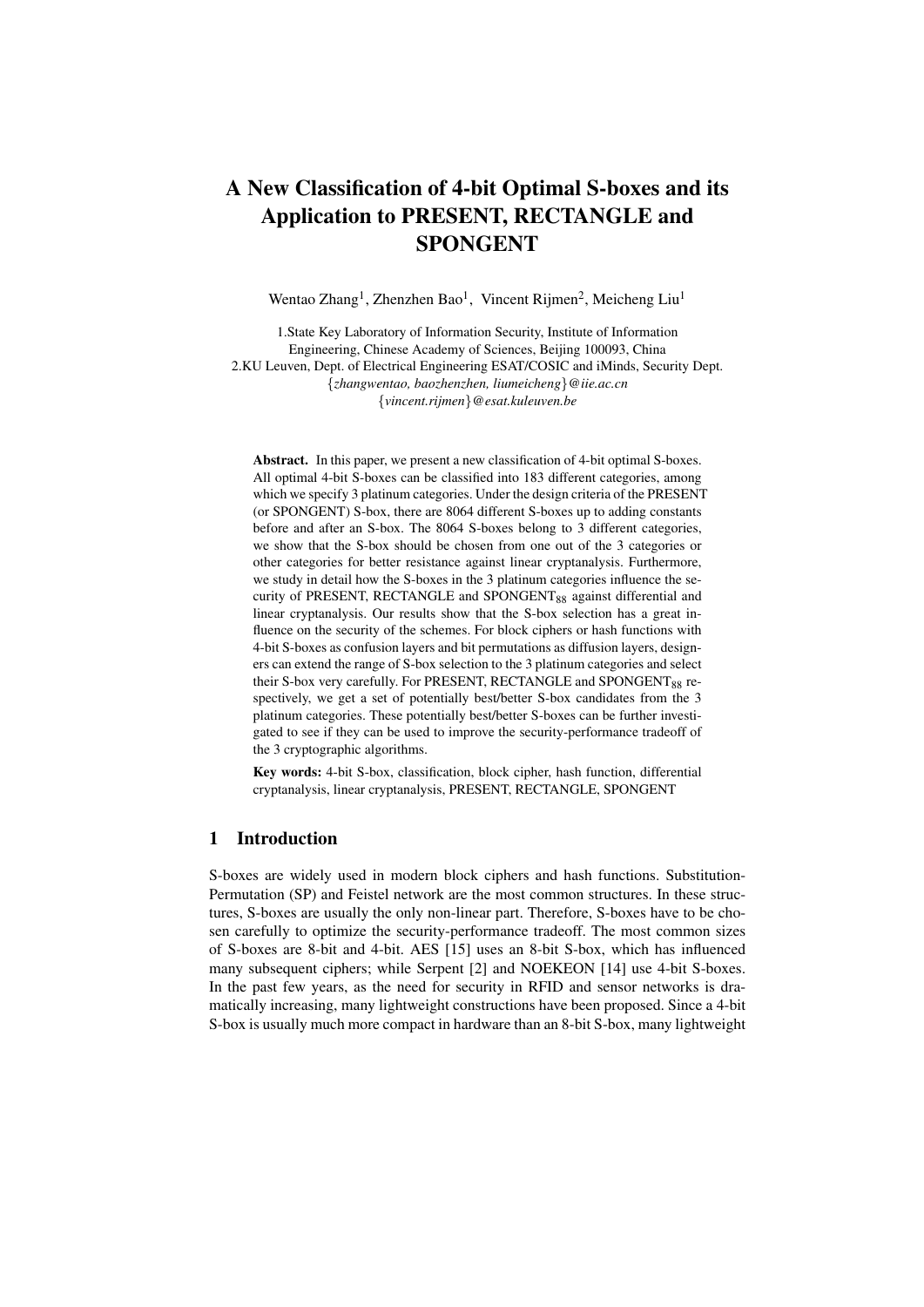block ciphers and hash functions use 4-bit S-boxes, such as LED [17], PHOTON [18], PRESENT [10], RECTANGLE [31] and SPONGENT [8].

For 4-bit S-boxes, the optimal values are known with respect to differential and linear cryptanalysis, an S-box attaining these optimal values is called an optimal S-box. In [21], Leander et al. classified all optimal 4-bit S-boxes into 16 affine equivalences; this result can be used to efficiently generate optimal S-boxes fulfilling additional criteria. However, for many constructions, the design criterion of being an optimal S-box is not enough, there are other important properties the designers should take into account. For example, the design criteria of the Serpent S-box require that a 1-bit input difference must cause an output difference of at least two bits.

Given an S-box *S*, let *CarD*<sub>1</sub>*S* denote the number of times that a 1-bit input difference causes a 1-bit output difference, and  $Carl_5$  the number of times that a 1-bit input selection pattern causes a 1-bit output selection pattern. We refer to Section 2.1 for a precise definition of  $CarD1<sub>S</sub>$  and  $CarL1<sub>S</sub>$ . For the PRESENT S-box,  $CarD1<sub>S</sub> = 0$  and  $CarL1<sub>S</sub> = 8$ . In [25], linear hulls were used to mount an attack on 25-round PRESENT. Later, a multidimensional linear attack on 26-round PRESENT was given in [12], which is the best shortcut attack on PRESENT so far. Both of the above attacks use the fact that the value of  $CarL1<sub>S</sub>$  of the PRESENT S-box is relatively high, i.e.,  $CarL1<sub>S</sub> = 8$ , which leads to a significant clustering of linear trails. For comparison, the value of  $CarD1<sub>S</sub>$ of the PRESENT S-box is zero, the best shortcut differential attack on PRESENT only reaches 18 rounds [29]. It can be seen that, with respect to security margin, there is a big gap between differential cryptanalysis and linear cryptanalysis on PRESENT. More recently, Blondeau and Nyberg [7] showed that there exists a chosen-plaintext truncated differential attack for any known-plaintext multidimensional linear attack, hence, they have successfully derived a truncated differential attack on 26-round PRESENT from the multidimensional linear attack on 26-round PRESENT [12]. From this result, we can learn that a block cipher had better have almost the same security margin against differential-like attacks and linear-like attacks. Now, the questions come up. Is there any optimal S-box satisfying  $CarD1<sub>S</sub> = 0$  and  $CarL1<sub>S</sub> = 0$ ? Is there a better S-box for PRESENT with respect to the security against differential and linear cryptanalysis? These questions are part of motivation of this paper.

SPONGENT is a family of lightweight hash functions based on PRESENT. The internal permutation of each variant uses SP-network with 4-bit S-boxes and a bit permutation. For the SPONGENT S-box,  $CarD1<sub>S</sub> = 0$  and  $CarL1<sub>S</sub> = 4$ . RECTANGLE is designed with bit-slice technique. RECTANGLE also uses SP-network with 4-bit Sboxes and a bit permutation. For the RECTANGLE S-box,  $CarD1<sub>S</sub> = 2$  and  $CarL1<sub>S</sub> = 2$ . Then, one may wonder if the security margin of PRESENT can be improved when replacing its S-box by the SPONGENT or RECTANGLE S-box. Moreover, is the S-box selection of SPONGENT and RECTANGLE optimal with respect to differential and linear cryptanalysis? In this paper, we will partly answer these questions.

## 1.1 Contributions

In Section 3 of this paper, we firstly prove that  $CarL1<sub>S</sub> \ge 2$  for any optimal S-box. Moreover, if  $CarL_1<sub>S</sub> = 2$ , then the S-box must be in 4 (out of 16) affine equivalent classes; if  $CarL1<sub>S</sub> = 3$ , then the S-box must be in 8 (out of 16) affine equivalent classes.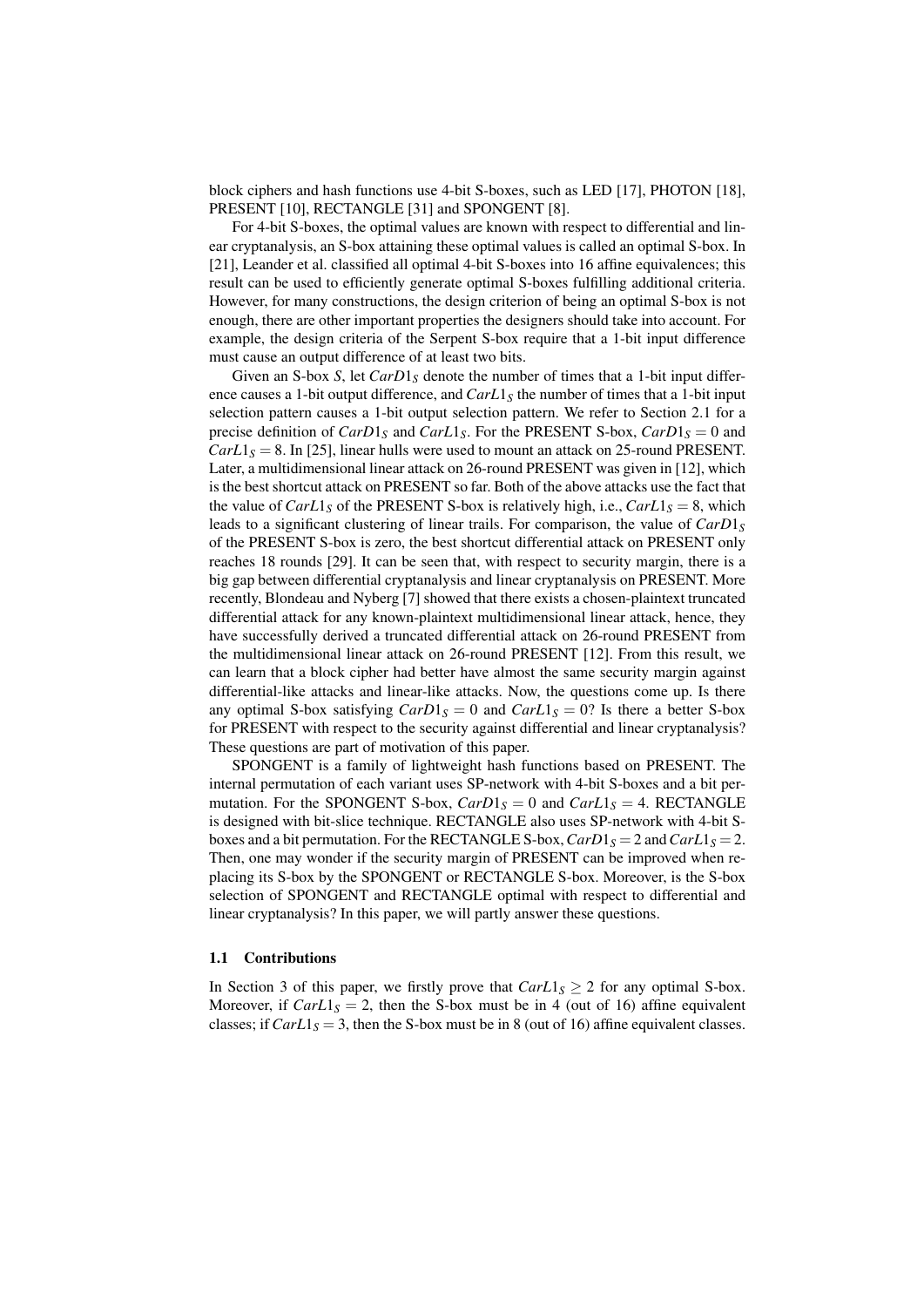We call the subset of optimal S-boxes with the same values of  $CarD1<sub>S</sub>$  and  $CarL1<sub>S</sub>$  a Num1-DL category. We show that all optimal 4-bit S-boxes can be classified into 183 different Num1-DL categories. Among all the 183 Num1-DL categories, there are 3 categories with the minimal value of  $CarD1<sub>S</sub> + CarL1<sub>S</sub>$ , we call the 3 categories platinum Num1-DL categories.

There are 4 measures to evaluate the security of a cipher against differential and linear cryptanalysis. In Section 4, we give a brief discussion on the 4 measures, and show why it is appropriate to use the heuristic measure for the study in this paper.

In Section 5, we consider PRESENT and 5 variants of SPONGENT. There are 8064 S-boxes (up to adding constants before and after an S-box, similarly hereinafter) satisfying the design criteria of the PRESENT (or SPONGENT) S-box. The 8064 S-boxes belong to 3 different categories. We show that, for each of the 6 fixed permutation layers, if the S-box comes from 2 out of the 3 categories, then there exists a linear trail with only one active S-box in each round. Hence, for SP-network schemes with the PRESENT or SPONGENT permutation layer, for better resistance against linear cryptanalysis, the S-box should be chosen from 1 out of the 3 categories or other categories.

In Section 6, we investigate how the S-boxes in the 3 platinum Num1-DL categories influence the security of PRESENT, RECTANGLE and SPONGENT against differential and linear cryptanalysis. We focus on 64- and 88-bit block length. Consider the following SP-network schemes. For 64-bit block length, the S-box is chosen from the 3 platinum Num1-DL categories, the diffusion layer is either the PRESENT permutation or the RECTANGLE permutation. Thus, there are 6 combinations. Similarly, for 88-bit block length, there are also 6 combinations. For each of these 12 combinations, we use the heuristic measure to evaluate which are the best possible S-box candidates. Our results show that the S-box selection has a significant influence on the security of the 3 primitives. For PRESENT, there are 336 potentially best S-boxes, which does not include the PRESENT S-box. For RECTANGLE, there are 128 potentially best S-boxes, which includes the RECTANGLE S-box. For SPONGENT $_{88}$ , we present 4 potentially better S-boxes when considering differential cryptanalysis more important than linear cryptanalysis. We want to point out that these results do not mean any security weakness of PRESENT, RECTANGLE or SPONGENT. However, these results show that there are potentially better S-box selections for PRESENT and SPONGENT, which means, by choosing another S-box, it is possible to improve the hardware/software performance of PRESENT and SPONGENT with a fixed level of security margin. Since any platinum Num1-DL category is not always the best choice, we suggest that designers can extend the range of the S-box selection to the 3 platinum Num1-DL categories and select their S-box carefully, when designing a block cipher or a hash function using 4-bit S-boxes as confusion layer and a bit permutation as diffusion layer.

## 2 Preliminaries

#### 2.1 Optimal S-box, Affine and PE Equivalence, *m*-resilient Boolean Function

Given an S-box mapping *n* bits to *m* bits  $S: F_2^n \to F_2^m$ , we call *S* an  $n \times m$  S-box. In this paper, we only concentrate on 4*×*4 S-boxes.

Let *S* denote a 4 × 4 bijective S-box. Let  $\triangle I$ ,  $\triangle O \in F_2^4$ , define  $ND_S(\triangle I, \triangle O)$  as: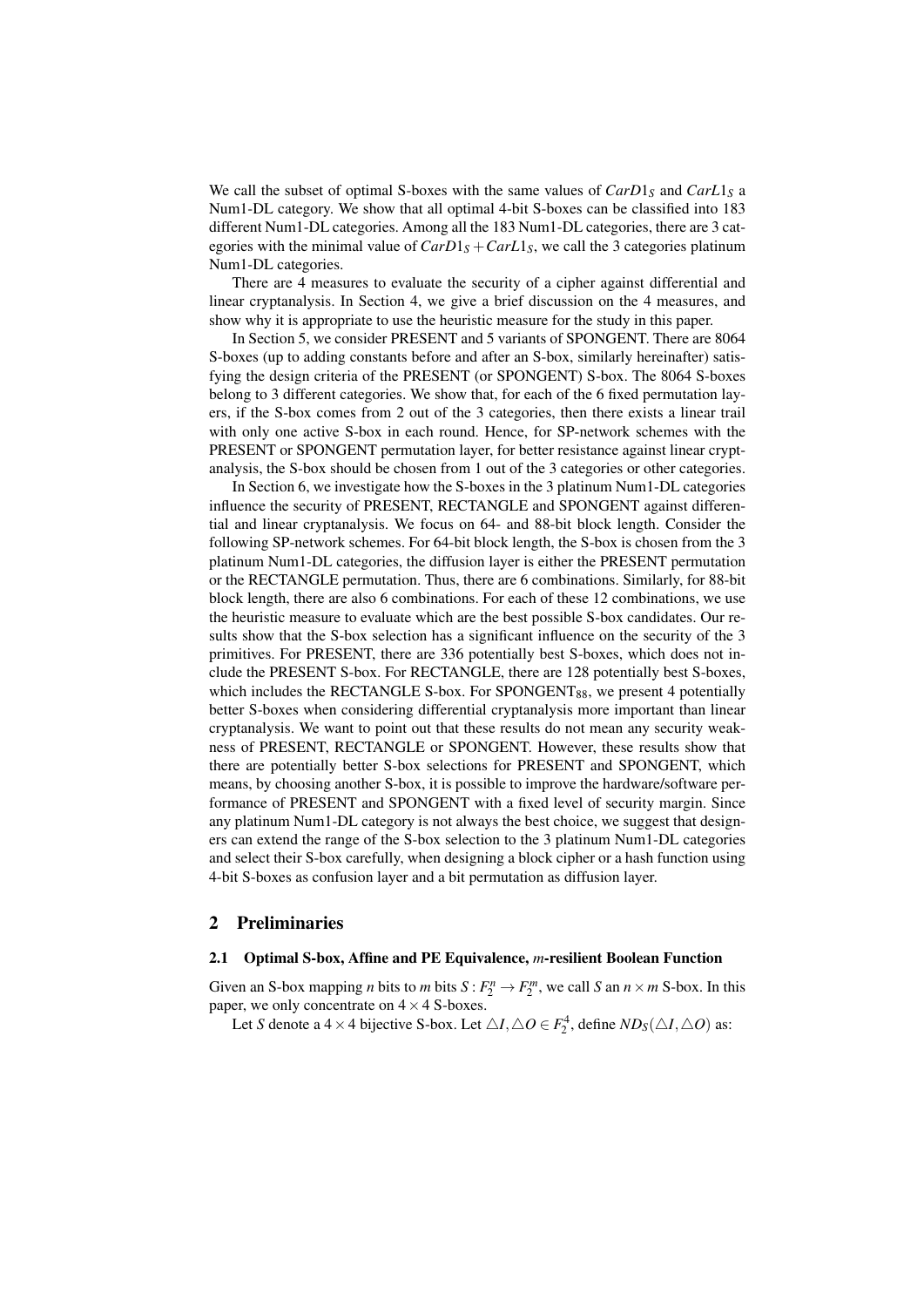$$
ND_S(\triangle I, \triangle O) = \sharp \{x \in F_2^4 | S(x) \oplus S(x \oplus \triangle I) = \triangle O\}.
$$

Let  $\Gamma I, \Gamma O \in F_2^4$ , define the imbalance  $Imb_S(\Gamma I, \Gamma O)$  as:

$$
Imb_S(\Gamma I, \Gamma O) = |\sharp \{x \in F_2^4 | \Gamma I \cdot x = \Gamma O \cdot S(x)\} - 8|.
$$

where " $\cdot$ " denotes the inner product on  $F_2^4$ .

Define the differential-uniformity of *S* as:

$$
Diff(S) = \max_{\triangle I \neq 0, \triangle O} N D_S(\triangle I, \triangle O)
$$

Define the linearity of *S* as:

$$
Lin(S) = \max_{\Gamma I, \Gamma O \neq 0} Imb_S(\Gamma I, \Gamma O)
$$

For any bijective  $4 \times 4$  S-box,  $Diff(S) \ge 4$  and  $Lin(S) \ge 4$  [21]. An S-box attaining these minima is called an optimal S-box.

**Definition 1** ([21]). Let S be a  $4 \times 4$  S-box. S is called an **optimal S-box** if it satisfies *the 3 conditions:*

- *1. S is bijective, i.e.,*  $S(x) \neq S(x')$  *for any*  $x \neq x'$ *.*
- 2.  $Diff(S) = 4$ .
- *3. Lin*(*S*) = 4*.*

Let  $wt(x)$  denote the Hamming weight of a binary vector *x*. Define  $SetD1_S$  [31] as:

 $SetD1_S = \{ (\triangle I, \triangle O) \in F_2^4 \times F_2^4 | wt(\triangle I) = wt(\triangle O) = 1 \text{ and } ND_S(\triangle I, \triangle O) \neq 0 \}.$ 

Define *SetL*1*<sup>S</sup>* [31] as:

Set
$$
L_1_S = \{(TI, \Gamma O) \in F_2^4 \times F_2^4 | wt(\Gamma I) = wt(\Gamma O) = 1 \text{ and } Imb_S(\Gamma I, \Gamma O) \neq 0\}.
$$

Let  $CarD1<sub>S</sub>$  denote the cardinality of  $SetD1<sub>S</sub>$ , and  $CarL1<sub>S</sub>$  the cardinality of  $SetL1<sub>S</sub>$ .

Definition 2 ([21]). *Two S-boxes S and S′ are called affine equivalent if there exist two invertible*  $4 \times 4$  *matrices*  $A$ *,B over*  $F_2$ *, and constants*  $a$ *,* $b \in F_2^4$  *such that*  $S'(x) =$ *B*(*S*(*A*(*x*) ⊕ *a*)) ⊕ *b*.

Given an S-box *S*, the values of  $Diff(S)$  and  $Lin(S)$  both remain unchanged when applying an affine transformation in the domain or co-domain of *S* [11, 24].

Theorem 1 ([21]). *Let S and S′ be two affine equivalent S-boxes. If S is an optimal S-box, then S′ is an optimal S-box as well.*

According to Theorem 1, all optimal S-boxes can be divided into equivalence classes using affine equivalence relation. All  $4 \times 4$  optimal S-boxes can be split into only 16 affine equivalence classes [21]. Let  $\{G_i, 0 \le i \le 15\}$  denote the representatives for the 16 equivalence classes, we refer to [21] for the 16 representatives.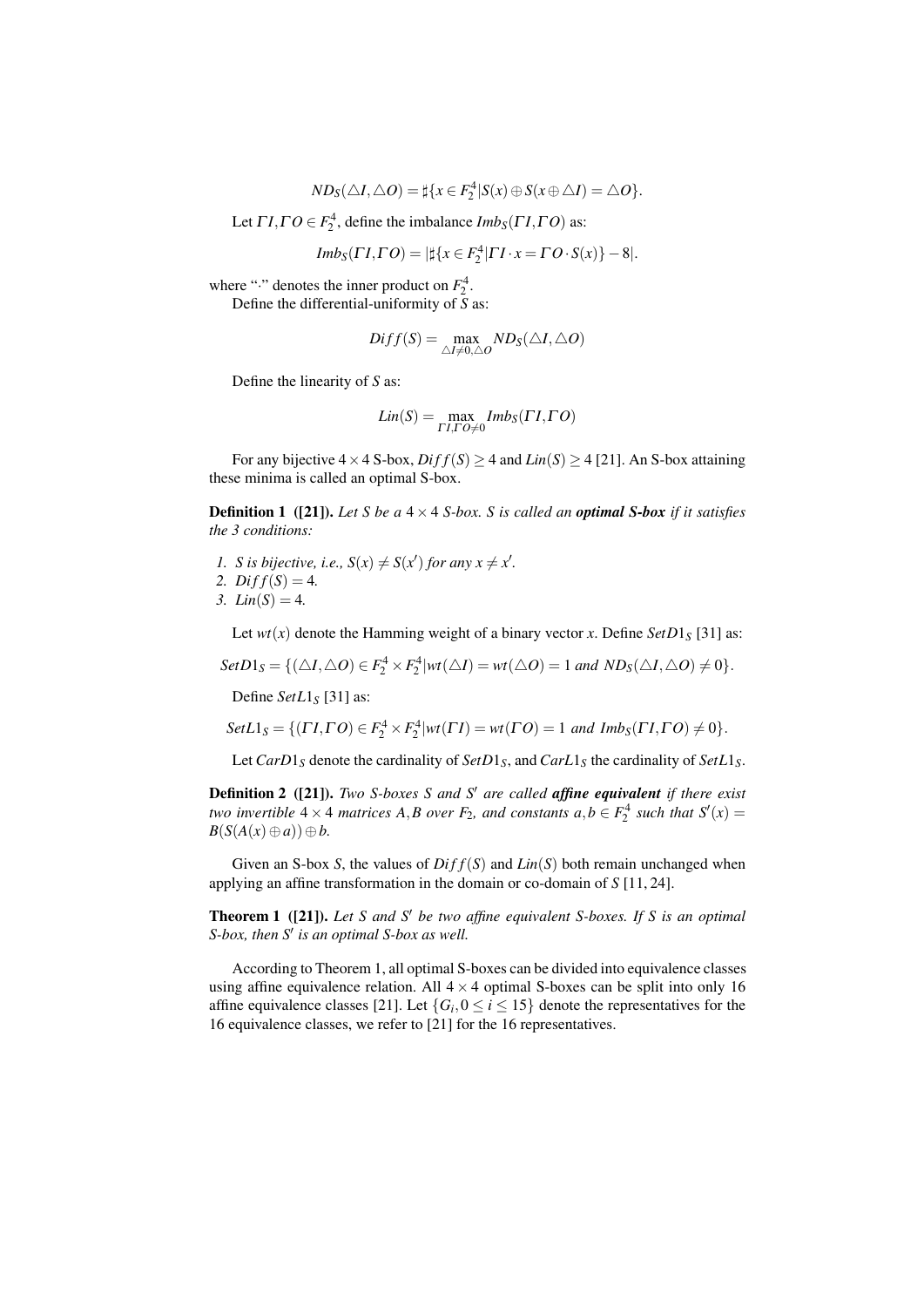**Table 1.** ([21]) Number of *b* ∈  $F_2^4 \setminus \{0\}$  such that  $deg(S_b) = 2,3$ 

| S-box                     | $\sigma_0$                       | ⌒<br>U1                  | ⌒<br>$\sigma_2$          | ⌒<br>U٩ | $\sqrt{ }$<br>$\mathbf{U}_4$ | $\sqrt{ }$<br>U5 | $\sqrt{ }$<br>$U_6$ | $\sqrt{ }$<br>$U_7$ | $\sqrt{ }$<br>$\sigma_8$         | $\sqrt{ }$<br>U9 | $\sqrt{2}$<br>$\sigma_{10}$ | $\sqrt{ }$<br>$U_{11}$ | $\sqrt{2}$<br>$\sigma_{12}$ | ⌒<br>$G_{13}$ | $\sqrt{2}$<br>$U_{14}$ | $U_{15}$ |
|---------------------------|----------------------------------|--------------------------|--------------------------|---------|------------------------------|------------------|---------------------|---------------------|----------------------------------|------------------|-----------------------------|------------------------|-----------------------------|---------------|------------------------|----------|
| $\sim$<br>$deg(S_b)$<br>∼ |                                  |                          |                          |         | υ                            | υ                | υ                   | v                   |                                  |                  |                             | v                      |                             |               |                        |          |
| $deg(S_b)$<br>=<br>J      | 1 <sub>2</sub><br>$\overline{1}$ | $\sim$<br>$\overline{1}$ | $\sim$<br>$\overline{ }$ | 1 J     | 1J                           | 12               | -<br>12             | -<br>1J             | 1 <sub>2</sub><br>$\overline{ }$ | 14               | 14                          | 19                     | ιJ                          | -<br>1J       | 14                     | 14       |

Definition 3 ([21]). *Two S-boxes S and S′ are called permutation-then-XOR equivalent if there exist two* 4  $\times$  4 *permutation matrices P*<sub>0</sub>*,P*<sub>1</sub> *over F*<sub>2</sub>*, and constants a,b*  $\in$   $F_2^4$ *such that*  $S'(x) = P_1(S(P_0(x) ⊕ a)) ⊕ b$ . The equivalence is called **PE equivalence**.

Note that if two S-boxes are PE equivalent, then they must be affine equivalent.

**Definition 4.** Let f be a Boolean function  $f : F_2^n \to F_2$ , define the Walsh Coefficient of *f at a as:*

$$
f^{W}(a) = \sum_{x \in F_2^n} (-1)^{f(x) \oplus a \cdot x}.
$$

An *n*-variable Boolean function *f* is balanced if its output in the truth table contains equal number of 0 and 1. *f* is balanced if and only if  $f^W(0) = 0$ .

Definition 5 ([30]). *A Boolean function f is m-resilient if and only if its Walsh Coefficient satisfy*  $f^W(a) = 0$  *for any*  $0 \le wt(a) \le m$ .

For any  $b \in F_2^4$ , define the corresponding component Boolean function  $S_b$  of an S-box *S* as:

$$
S_b: F_2^4 \to F_2, S_b(x) = b \cdot S(x).
$$

Let  $deg(f)$  denote the algebraic degree of the Boolean function  $f$ , the algebraic degree is invariant under affine equivalence. Table 1 [21] gives the number of  $b \in F_2^4 \setminus$  $\{0\}$  such that  $deg(S_b) = 2,3$  for the 16 representative optimal S-boxes.

# 2.2 Differential Trail, Difference Propagation, Linear Trail and Linear Propagation

Differential cryptanalysis (DC) [5] and linear cryptanalysis (LC) [22] are among the most powerful techniques available for block ciphers. Let  $\beta$  be a Boolean transformation operating on *n*-bit vectors that is a sequence of *r* transformations:

$$
\beta = \rho^{(r)} \circ \rho^{(r-1)} \circ \cdots \circ \rho^{(2)} \circ \rho^{(1)}.
$$

In this paper,  $\beta$  refers to a key-alternating block cipher [15] or a permutation of a hash function, the round keys (or constants) are added to the state by means of an XOR. Thus, a difference is referred to as an XOR.

A *differential trail* [15] *Q* over an iterative transformation consists of a sequence of  $r + 1$  difference patterns:

$$
Q = (q^{(0)}, q^{(1)}, q^{(2)}, \cdots, q^{(r-1)}, q^{(r)}).
$$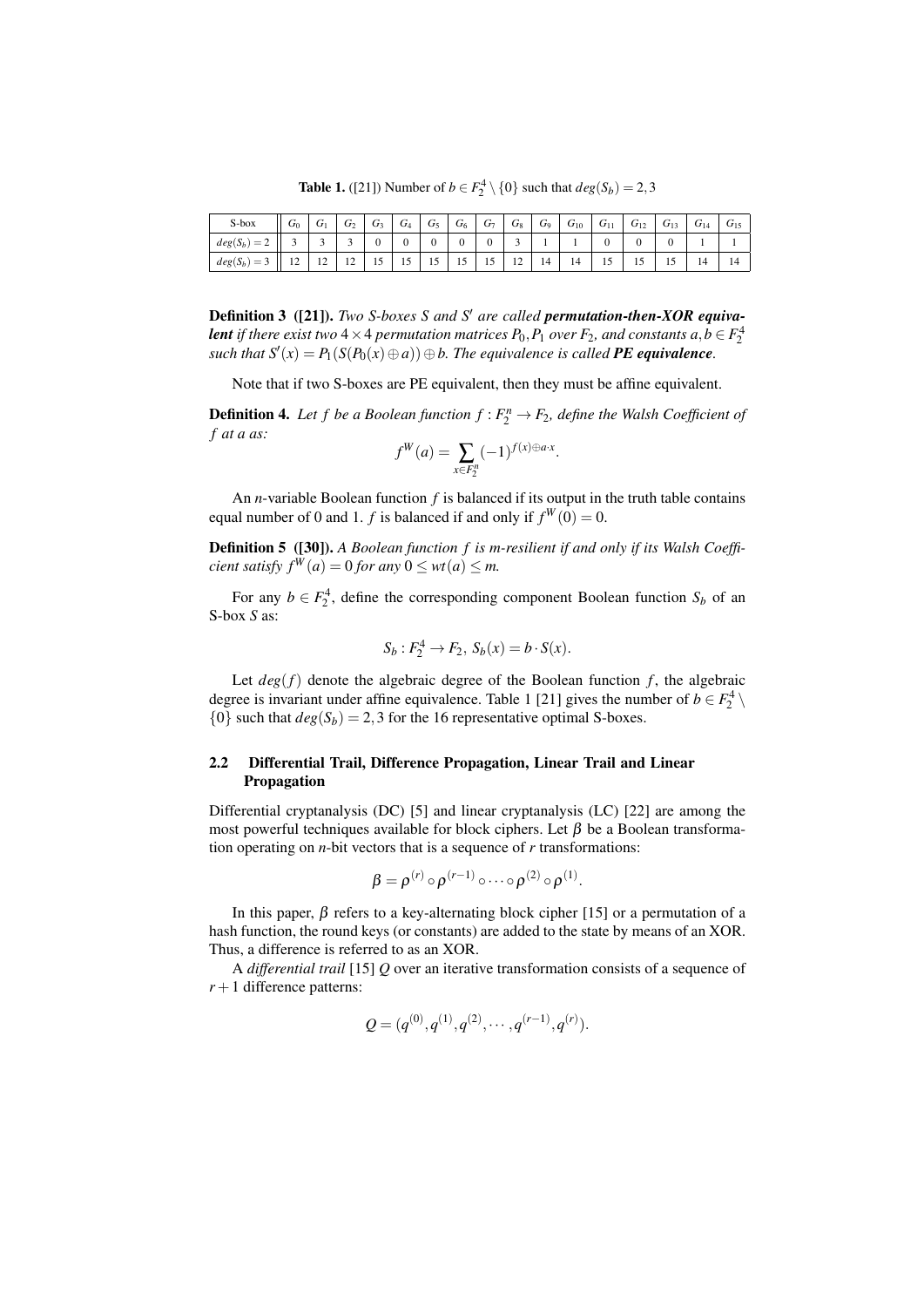The probability of a differential step is defined as:

$$
Prob(q^{(i-1)}, q^{(i)}) = 2^{-n} \times \sharp \{x \in F_2^n | \rho^{(i)}(x) \oplus \rho^{(i)}(x \oplus q^{(i-1)}) = q^{(i)}\}.
$$

Assuming the independence of different steps, the probability of a differential trail *Q* can be approximated as:

$$
Prob(Q) = \prod_i Prob(q^{(i-1)}, q^{(i)}).
$$

A *difference propagation* [15] is composed of a set of differential trails, the probability of a difference propagation  $(a', b')$  is the sum of the probabilities of all *r*-round differential trails *Q* with initial difference *a ′* and terminal difference *b ′* :

$$
Prob(a', b') = \sum_{q^{(0)} = a', q^{(r)} = b'} Prob(Q)
$$
 (1)

The correlation  $C(f, g)$  between two binary Boolean functions  $f(a)$  and  $g(a)$  is defined as:

$$
C(f,g) = 2 \times Prob(f(a) = g(a)) - 1.
$$

A *linear trail* [15] *U* over an iterative transformation consists of a sequence of  $r + 1$ selection patterns (also known as linear mask):

$$
U = (u^{(0)}, u^{(1)}, u^{(2)}, \cdots, u^{(r-1)}, u^{(r)}).
$$

The *correlation contribution* [15] of a linear trail is the product of the correlation of all its steps:

$$
Cor(U) = \prod_{i} C(u^{(i)} \cdot \rho^{(i)}(a), u^{(i-1)} \cdot a).
$$
 (2)

A *linear propagation* is composed of a set of linear trails, the correlation of a linear propagation  $(u, w)$  is the sum of the correlation contributions of all *r*-round linear trails *U* with initial selection pattern *w* and final selection pattern *u* :

$$
Cor(u, w) = \sum_{u^{(0)} = w, u^{(r)} = u} Cor(U).
$$
 (3)

The square of a correlation (contribution) is called correlation potential. The following theorem gives the expected value of the correlation potential  $Cor(u, w)^2$  over all possible values of the expanded key.

Theorem 2 ([15]). *The average correlation potential between an input and an output selection pattern is the sum of the correlation potentials of all linear trails between the input and output selection patterns:*

$$
E(Cort2) = \sum_{i} (Cori)2
$$
 (4)

*where Cor<sup>t</sup> is the overall correlation, and Cor<sup>i</sup> the correlation contribution of a linear trail.*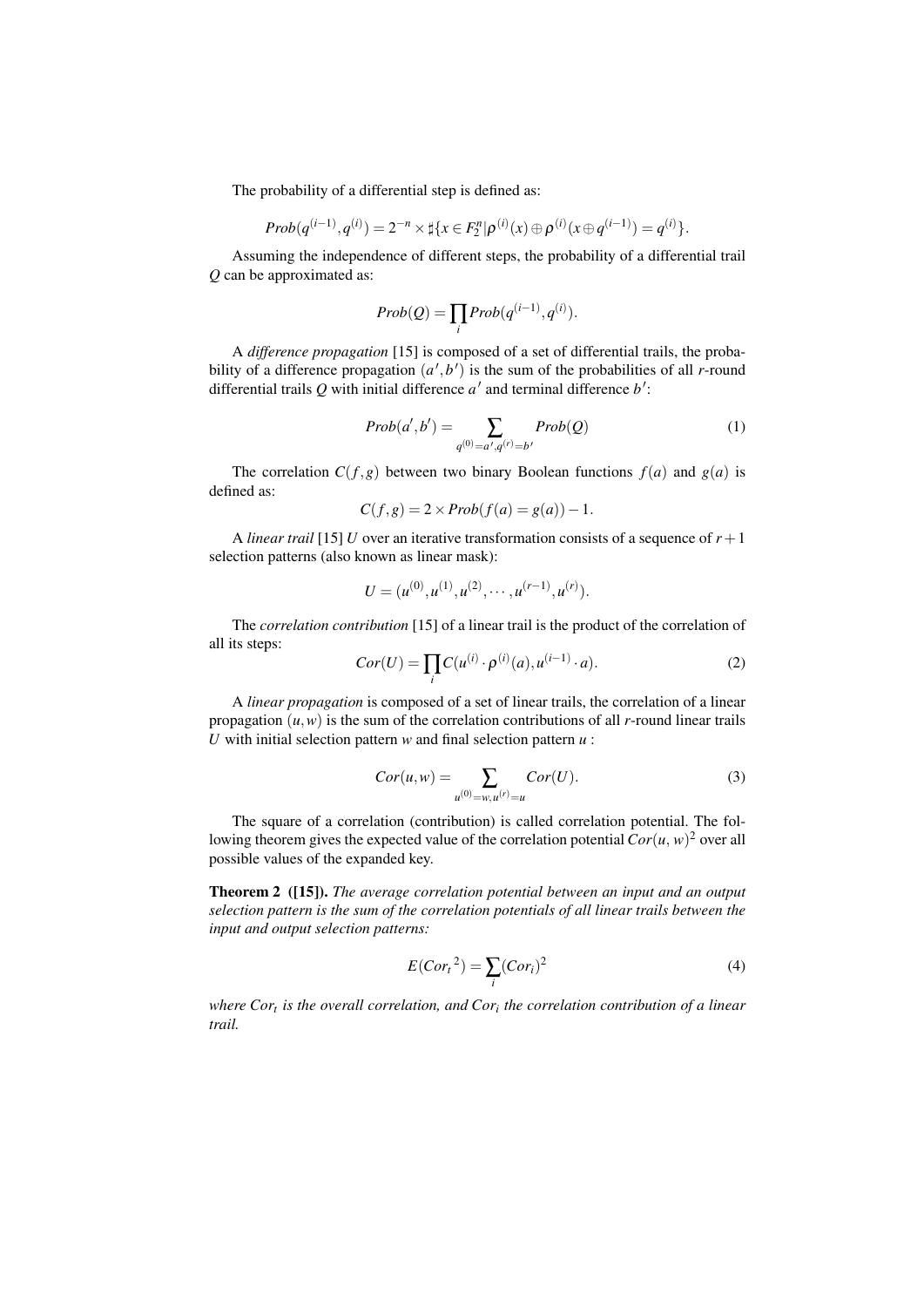To attack a *b*-bit block cipher using DC, there must be a predictable difference propagation over all but a few rounds with a probability significantly larger than 2*−<sup>b</sup>* . To attack a *b*-bit block cipher using LC, there must be a predictable linear propagation over all but a few rounds with a correlation potential significantly larger than 2*−<sup>b</sup>* .

#### 2.3 An Extension of RECTANGLE - RECTANGLE88

Based on the design criteria of RECTANGLE, we present an extension of RECTAN-GLE to 88-bit block length, denoted as RECTANGLE<sub>88</sub>. A 88-bit cipher state is pictured as a  $4 \times 22$  rectangular array of bits. The *SubColumn* is 22 parallel applications of S-boxes to the 22 columns. The *Shi ftRow* step is defined as follows: row 0 is not rotated, row 1 is left rotated over 1 bit, row 2 is left rotated over 8 bits, row 3 is left rotated over 17 bits.

## 3 A New Classification of 4-bit S-boxes

The subset of  $4 \times 4$  optimal S-boxes with the same values of  $CarD1<sub>S</sub>$  and  $CarL1<sub>S</sub>$  is called a category, the following is a formal definition.

Definition 6. *An* (*nd,nl*)*-Num1-DL category is defined as a subset of all* 4*×*4 *optimal S-boxes which satisfy CarD* $1_S = nd$  *and CarL* $1_S = nl$ *. The category is also called a Num1-DL category for short.*

We are especially interested in those categories with low *CarD*1<sub>*S*</sub> and low *CarL*1<sub>*S*</sub>. It can be easily seen that  $0 \leq \frac{CarD1_S}{16} \leq 16$  and  $0 \leq \frac{CarL1_S}{16} \leq 16$ .

**Theorem 3.** Let S denote an optimal S-box, then  $CarL1<sub>S</sub> \geq 2$ . In other words, there *does not exist an optimal S-box with*  $CarL1<sub>S</sub> = 0$  *or*  $CarL1<sub>S</sub> = 1$ *.* 

**Proof:** Let  $x = (x_3, x_2, x_1, x_0)$  and  $S(x) = (f_3(x), f_2(x), f_1(x), f_0(x))$ , where  $x_i$  is the *i*-th bit of *x*, and  $f_j(x)$  the *j*-th bit of  $S(x)$ . Since *S* is bijective, each Boolean function  $f_j$  $(0 \le j \le 3)$ ) is balanced.

Firstly, we show that there exist at least 2 Boolean functions  $f_{j_1}$  and  $f_{j_2}$  ( $0 \le j_1, j_2 \le j_3$ 3) with algebraic degree 3, equivalently speaking, there exist at most 2 Boolean functions with algebraic degree less than 3. Proof by contradiction. Assume that there exist 3 (or 4) out of the 4 Boolean functions  $f_j$  ( $j = 0, 1, 2, 3$ ) with algebraic degree less than 3. Then, for each of the 7 (or 15) non-zero linear combinations of these 3 (or 4) functions, the algebraic degree is also less than 3. However, according to Table 1, for any optimal S-box, there are at most 3 out of the 15 component functions with algebraic degree less than 3, which is a contradiction.

According to Siegenthaler's inequality [28], an *n*-variable Boolean function with degree *n −* 1 is not 1-resilient. Particularly, if the degree of *f<sup>j</sup>* is 3, then there exists  $0 \le i \le 3$  such that  $f_j(x) \oplus x_i$  is not balanced, which means that  $(2^i, 2^j) \in SetL1_S$ . Since there exist at least 2 functions  $f_{j_1}$  and  $f_{j_2}$  with algebraic degree 3, we can get that there are at least 2 elements in *SetL*1<sub>*S*</sub>, i.e., *CarL*1<sub>*S*</sub>  $\geq$  2.  $\Box$ 

Similar to the proof of Theorem 3, we can prove the following 2 theorems.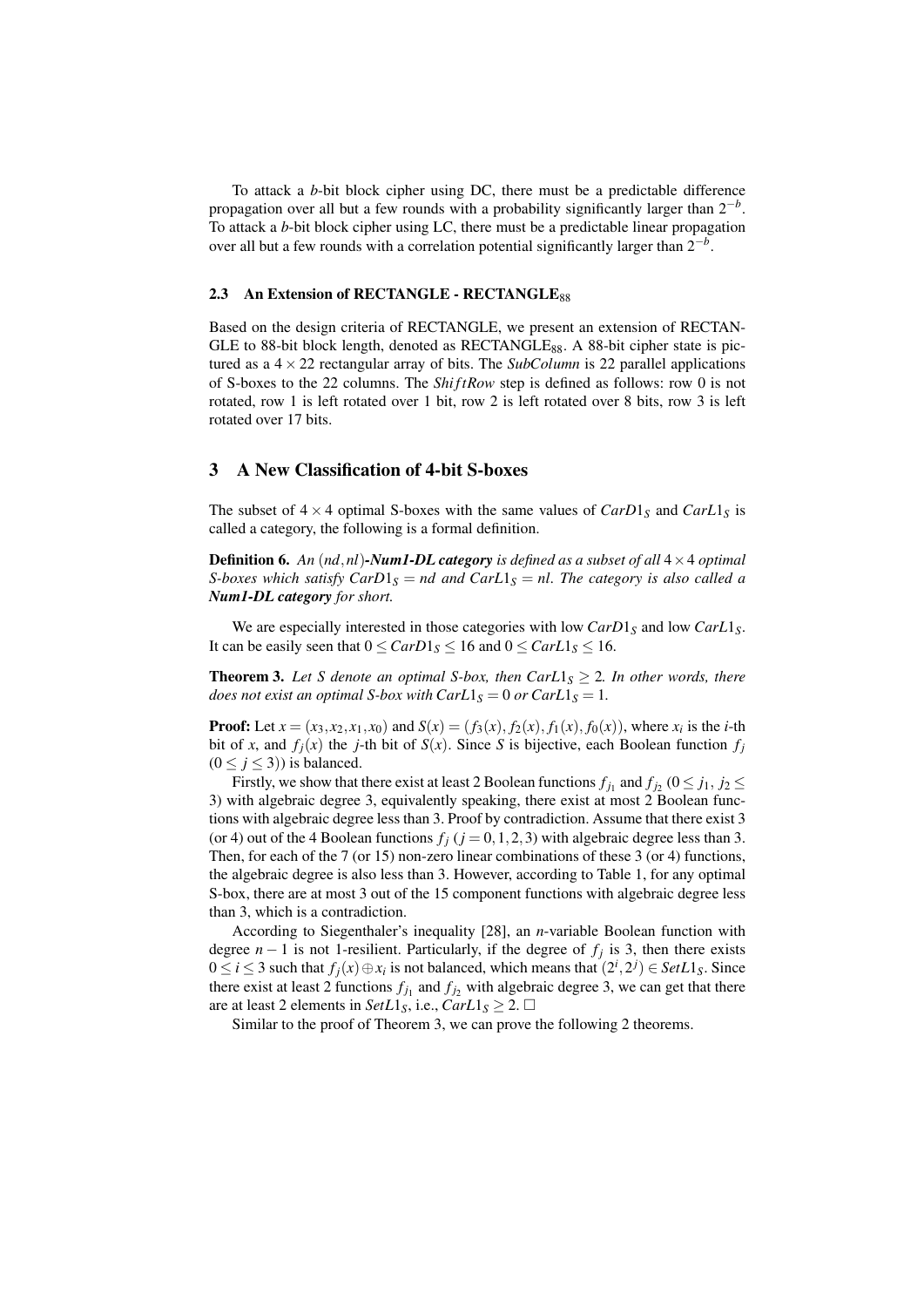**Theorem 4.** Let S denote an optimal S-box. If S is affine equivalent to  $G_9$ ,  $G_{10}$ ,  $G_{14}$  or *G*<sub>15</sub>*, then CarL*1<sub>*S*</sub>  $\geq$  3*.* 

**Theorem 5.** Let S denote an optimal S-box. If S is affine equivalent to  $G_3$ ,  $G_4$ ,  $G_5$ ,  $G_6$ ,  $G_7$ , *G*<sub>11</sub>*, G*<sub>12</sub> *or G*<sub>13</sub>*, then CarL*1<sub>*S*</sub>  $\geq$  4*.* 

According to Theorem 4 and 5, we can get the following corollary.

**Corollary 1.** *If CarL*1<sub>*S*</sub> = 2, then *S* is in the 4 affine equivalence classes corresponding *to*  $G_0$ ,  $G_1$ ,  $G_2$  *and*  $G_8$ ; *if*  $Carl1<sub>S</sub> = 3$ , *then S is in the* 8 *affine equivalence classes corresponding to*  $G_0$ ,  $G_1$ ,  $G_2$ ,  $G_8$ ,  $G_9$ ,  $G_{10}$ ,  $G_{14}$  *and*  $G_{15}$ *.* 

Corollary 1 indicates that we can restrict the search of S-boxes with  $CarL1<sub>S</sub> = 2$ (or  $Carl_5 = 3$ ) within the 4 (or 8) affine equivalence classes. In the following, we present an efficient way which can experimentally classify all  $4 \times 4$  optimal S-boxes into different categories.

The values of*CarD*1*<sup>S</sup>* and*CarL*1*<sup>S</sup>* are not generally invariant under the affine equivalence relation, but the two values are invariant under the PE equivalence relation.

**Theorem 6.** Let S and S<sup>*'*</sup> be two PE equivalent S-boxes, then  $CarD1<sub>S</sub> = CarD1<sub>S'</sub>$  and  $CarL1<sub>S</sub> = *CarL1<sub>S</sub>*$ 

Every  $4 \times 4$  optimal S-box can be written as  $B(G_i(A(x) \oplus a)) \oplus b$ , where  $G_i$  ( $0 \le i \le n$ 15) is the representative S-box, *A* and *B* are two invertible  $4 \times 4$  matrices over  $F_2$ , *a* and *b* are two constants over  $F_2^4$ . The number of  $4 \times 4$  invertible matrices is  $\prod_{i=0}^3 (2^4 - 2^i)$ 20160. At the first sight, up to adding constants, we need to consider  $16 \times 20160 \times$ 20160 *≈* 2 <sup>32</sup>*.*<sup>6</sup> S-boxes. However, this number can be decreased greatly.

**Lemma 1.** Let M denote a  $4 \times 4$  matrix over  $F_2$ :

$$
M = \begin{pmatrix} a_{03} & a_{02} & a_{01} & a_{00} \\ a_{13} & a_{12} & a_{11} & a_{10} \\ a_{23} & a_{22} & a_{21} & a_{20} \\ a_{33} & a_{32} & a_{31} & a_{30} \end{pmatrix}
$$

where  $a_{ii} \in F_2$ ,  $0 \le i, j \le 3$ . Let  $r_i = a_{i3} ||a_{i2}||a_{i1}||a_{i0}$  denote the nibble consisting of the *4 bits in the i-th row, ai*<sup>0</sup> *is the least significant bit. There are 840 matrices satisfying the following 2 conditions:*

- *1. invertible.*
- *2.*  $r_0 < r_1 < r_2 < r_3$ .

*we call such a matrix a row-increasing matrix.*

**Proof:** Given a  $4 \times 4$  invertible matrix, there are 24 different matrices obtained by permuting the 4 rows. Among the 24 matrices, only one matrix satisfies  $r_0 < r_1 < r_2 < r_3$ . Hence there are  $20160/24 = 840$  invertible row-increasing matrices.  $\Box$ 

According to Lemma 1, every  $4 \times 4$  optimal S-box is PE equivalent to an S-box with the form  $M_1(G_i(M_0^T(x))), 0 \le i \le 15$ ,  $M_0$  and  $M_1$  are two row-increasing matrices. Hence, up to PE equivalence, we only need to consider  $16 \times 840 \times 840 = 11289600 \approx$ 2 <sup>23</sup>*.*<sup>43</sup> S-boxes. By exhaustively checking all the 11289600 S-boxes, we have the following result.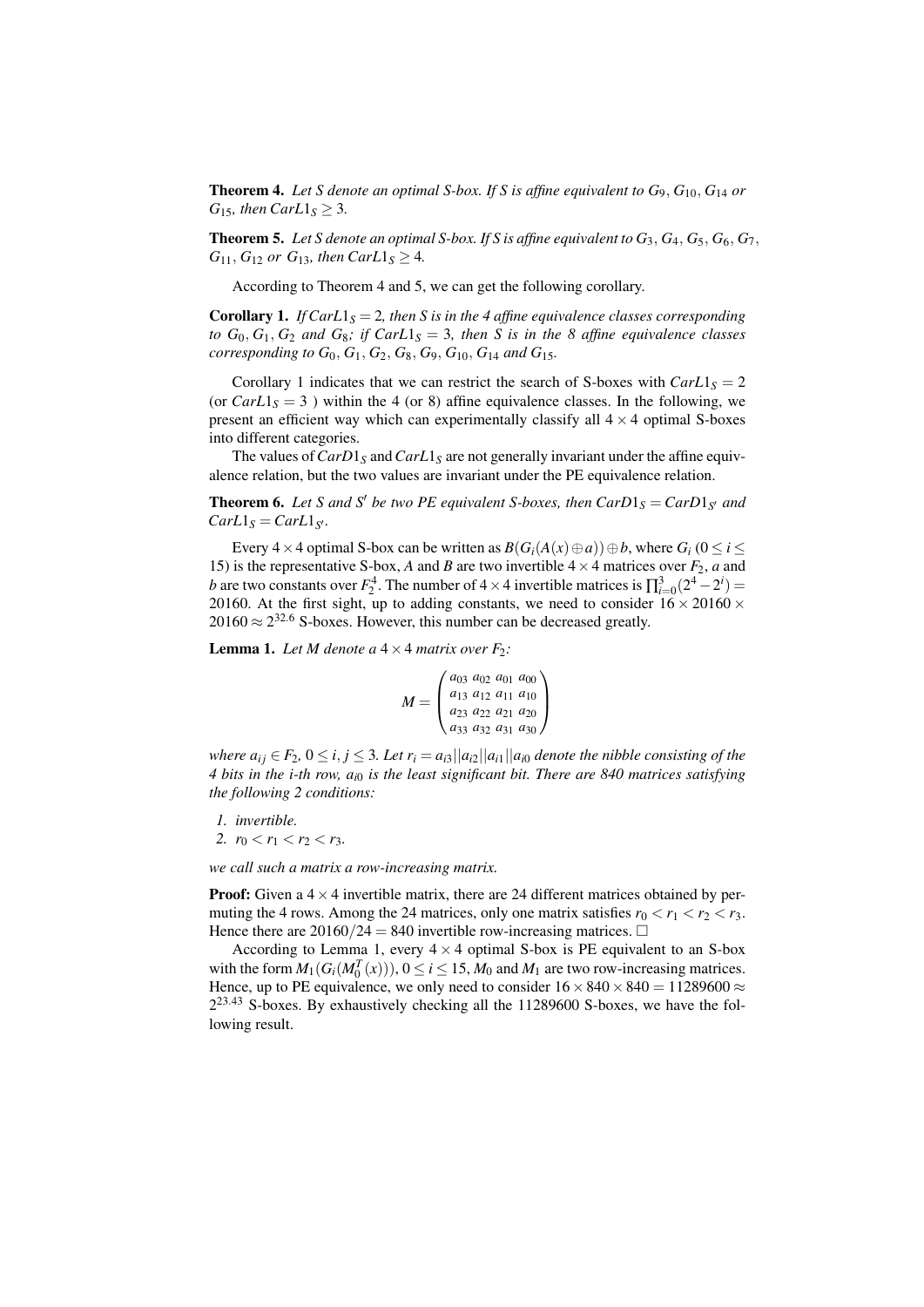Result 1 *All optimal* 4*×*4 *S-boxes can be split into 183 different Num1-DL categories. Table 2 gives the details, the symbol "*X*" at position* (*i, j*) *means that there exist optimal S-boxes satisfying CarD* $1_S = i$  *and CarL* $1_S = j$ *. From Table 2, the following facts are of interest:*

1*. No Num1-DL category satisfies that*  $CarL1<sub>S</sub> = 0$  *or*  $CarL1<sub>S</sub> = 1$ *.* 

2*.* The minimal possible value for CarD1<sub>S</sub> is 0. When CarD1<sub>S</sub> = 0, the minimal *possible value for CarL*1*<sup>S</sup> is 4, i.e., the* (0*,*4)*-Num1-DL category.*

3*. The minimal possible value for CarL*1<sub>*S</sub> is 2. When CarL*1<sub>*S*</sub> = 2*, the minimal*</sub> *possible value for CarD*1*<sup>S</sup> is 2, i.e., the* (2*,*2)*-Num1-DL category.*

Note that the first fact in Result 1 is in accordance with Theorem 3. For each Num1- DL category satisfying  $CarD1<sub>S</sub> + CarL1<sub>S</sub> \le 8$ , by checking all the S-boxes (out of 11289600 S-boxes) in this category, we get the following result.

**Result 2** *There are 24 Num1-DL categories satisfying*  $CarD1<sub>S</sub> + CarL1<sub>S</sub> \leq 8$ *. Table 3 gives the number of PE classes for each of the 24 Num1-DL categories. Moreover, we have the following facts:*

1*. Consider the sum of the values in row 0, there are 20 PE classes satisfying*  $CarD1<sub>S</sub> = 0$ *.* 

2*. Restricting CarD* $1_S + \text{CarL}$  $1_S \leq 4$ , *there are 3 Numl-DL categories:* (0,4)–, (1*,*3)*-,* (2*,*2)*-Num1-DL category. We call these 3 categories platinum Num1-DL categories. Table 4 lists representative S-boxes for each PE class in each of the 3 platinum Num1-DL categories.*

Generally, the S-boxes in a Num1-DL category belong to many affine equivalence classes. For example, (0,8)-Num1-DL category includes 8 PE classes, and the 8 PE classes belong to 5 affine equivalence classes. In Result 2, the first fact is in accordance

|                | $\mathbf{0}$ | 1 | 2            | 3            | $\overline{4}$ | 5            | 6            | $\tau$       | 8            | 9            | 10                                                                    | 11           | 12           | 13           | 14           | 15           | 16           |
|----------------|--------------|---|--------------|--------------|----------------|--------------|--------------|--------------|--------------|--------------|-----------------------------------------------------------------------|--------------|--------------|--------------|--------------|--------------|--------------|
| $\theta$       |              |   |              |              | $\checkmark$   | $\checkmark$ | $\checkmark$ | $\checkmark$ | $\checkmark$ |              |                                                                       |              |              |              |              |              |              |
| $\mathbf{1}$   |              |   |              | $\checkmark$ | $\checkmark$   | $\checkmark$ | $\checkmark$ | $\checkmark$ | $\checkmark$ | $\checkmark$ | $\checkmark$                                                          | $\checkmark$ | ✓            |              |              |              |              |
| $\,2\,$        |              |   | $\checkmark$ | $\checkmark$ | ✓              | $\checkmark$ | $\checkmark$ | $\checkmark$ | $\checkmark$ | $\checkmark$ | $\checkmark$                                                          | $\checkmark$ | $\checkmark$ | $\checkmark$ | $\checkmark$ |              |              |
| 3              |              |   | $\checkmark$ | $\checkmark$ | $\checkmark$   | $\checkmark$ | $\checkmark$ | $\checkmark$ | $\checkmark$ | $\checkmark$ | $\checkmark$                                                          | $\checkmark$ | $\checkmark$ | $\checkmark$ | $\checkmark$ | $\checkmark$ |              |
| $\overline{4}$ |              |   | $\checkmark$ | $\checkmark$ | $\checkmark$   | $\checkmark$ | $\checkmark$ | $\checkmark$ | $\checkmark$ | $\checkmark$ | $\checkmark$                                                          | $\checkmark$ | $\checkmark$ | $\checkmark$ | $\checkmark$ | $\checkmark$ | $\checkmark$ |
| 5              |              |   | ✓            | $\checkmark$ | √              | $\checkmark$ | $\checkmark$ | $\checkmark$ | $\checkmark$ | $\checkmark$ | $\checkmark$                                                          | $\checkmark$ | ✓            | $\checkmark$ | $\checkmark$ | $\checkmark$ | $\checkmark$ |
| 6              |              |   |              | $\checkmark$ | √              | $\checkmark$ | $\checkmark$ | $\checkmark$ | $\checkmark$ | ✓            | ✓                                                                     | $\checkmark$ | ✓            | $\checkmark$ | $\checkmark$ | $\checkmark$ | ✓            |
| $\overline{7}$ |              |   |              | $\checkmark$ | ✓              | $\checkmark$ | $\checkmark$ | $\checkmark$ | $\checkmark$ | ✓            | ✓                                                                     | $\checkmark$ | ✓            | $\checkmark$ | $\checkmark$ | $\checkmark$ | ✓            |
| 8              |              |   |              |              | √              | $\checkmark$ | $\checkmark$ | $\checkmark$ | $\checkmark$ | $\checkmark$ | ✓                                                                     | $\checkmark$ | ✓            | $\checkmark$ | $\checkmark$ | $\checkmark$ | ✓            |
| 9              |              |   |              |              | √              | $\checkmark$ | $\checkmark$ | $\checkmark$ | $\checkmark$ | $\checkmark$ | $\checkmark$                                                          | $\checkmark$ | ✓            | $\checkmark$ | $\checkmark$ | ✓            | ✓            |
| 10             |              |   |              |              | √              | ✓            | ✓            | $\checkmark$ | $\checkmark$ | $\checkmark$ | $\checkmark$                                                          | ✓            | ✓            | $\checkmark$ | $\checkmark$ | ✓            | ✓            |
| 11             |              |   |              |              | $\checkmark$   | $\checkmark$ | $\checkmark$ | $\checkmark$ | $\checkmark$ | $\checkmark$ | $\checkmark$                                                          | $\checkmark$ | ✓            | $\checkmark$ | $\checkmark$ | $\checkmark$ | $\checkmark$ |
| 12             |              |   |              |              |                |              | $\checkmark$ | $\checkmark$ | $\checkmark$ | $\checkmark$ | $\checkmark$                                                          | ✓            | ✓            | $\checkmark$ | $\checkmark$ | $\checkmark$ | $\checkmark$ |
| 13             |              |   |              |              |                |              |              | $\checkmark$ | $\checkmark$ | ✓            | ✓                                                                     | $\checkmark$ | ✓            | $\checkmark$ | $\checkmark$ | $\checkmark$ | $\checkmark$ |
| 14             |              |   |              |              |                |              |              |              |              | ✓            | $\checkmark$                                                          | $\checkmark$ | ✓            | $\checkmark$ | $\checkmark$ | $\checkmark$ | $\checkmark$ |
| 15             |              |   |              |              |                |              |              |              |              |              |                                                                       |              |              |              | $\checkmark$ | $\checkmark$ |              |
| 16             |              |   |              |              |                |              |              |              |              |              | Notes: the leftmost column denotes the 17 possible values of $CarD1s$ |              |              |              |              |              |              |

Table 2. 183 Num1-DL Categories: marked by  $\checkmark$ 

Notes: the leftmost column denotes the 17 possible values of *CarD*1<sub>*S*</sub> the uppermost row denotes the 17 possible values of *CarL*1<sub>*S*</sub>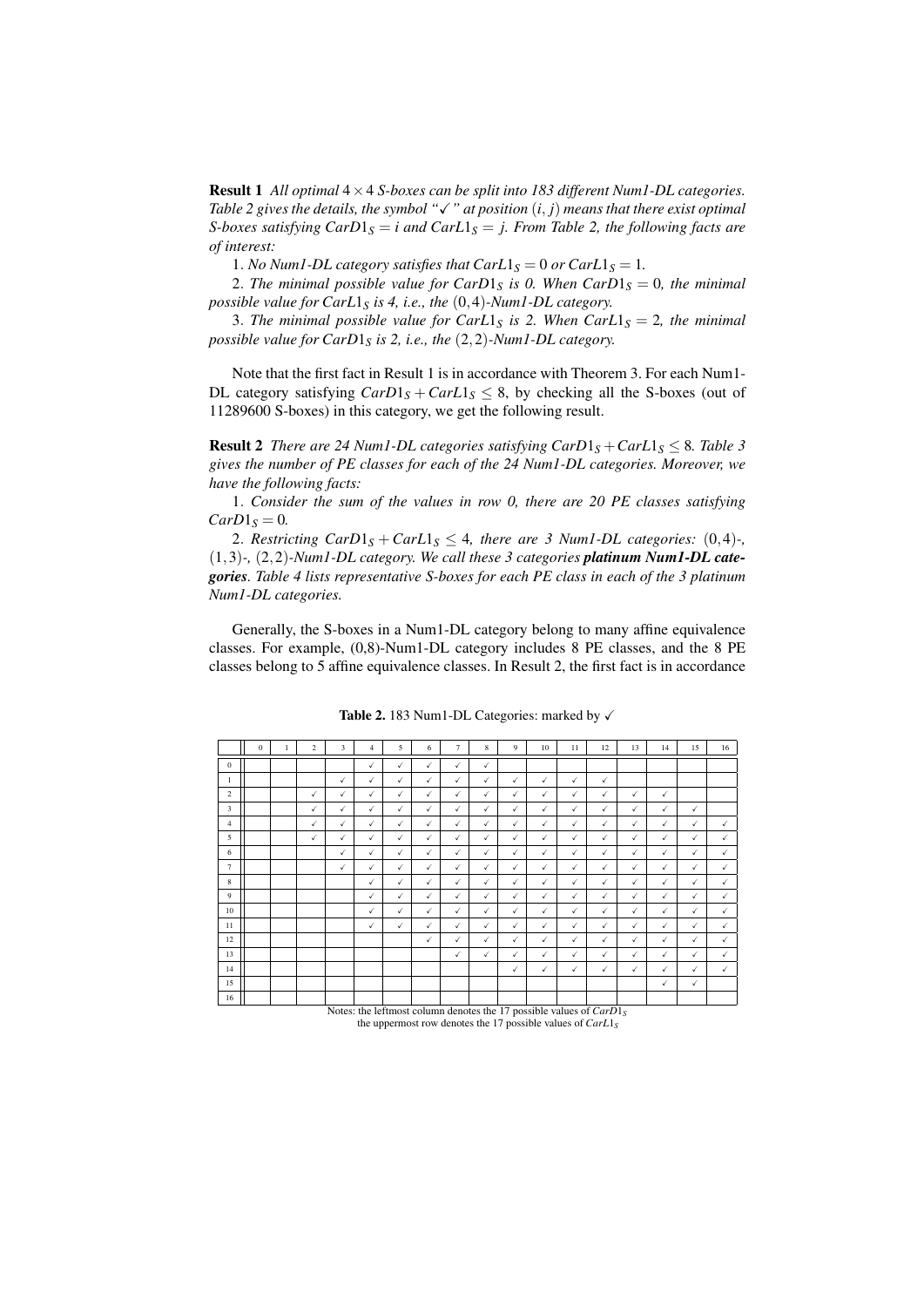**Table 3.** Number of PE Classes in the 24 Num1-DL Categories satisfying  $CarD1<sub>S</sub> + CarL1<sub>S</sub> \leq 8$ 

|                | 0 |    |     |                                                                    |      | <sub>o</sub> |                          | 8      |
|----------------|---|----|-----|--------------------------------------------------------------------|------|--------------|--------------------------|--------|
| $\bf{0}$       |   |    |     |                                                                    |      | 6            |                          | 8      |
|                |   |    |     | 26                                                                 | 50   | 112          | 113                      | $\sim$ |
| $\mathfrak{D}$ |   |    | 54  | 155                                                                | 290  | 648          | -                        | $\sim$ |
| 3              |   | 10 | 116 | 593                                                                | 1445 | $\sim$       | $\overline{\phantom{a}}$ | -      |
| 4              |   | q  | 168 | 1141                                                               |      | -            | $\sim$                   | $\sim$ |
|                |   |    | 146 | $\sim$                                                             | -    | -            | $\overline{\phantom{a}}$ | $\sim$ |
|                |   |    |     | Notes: the leftmost column denotes the possible values of $CarD1S$ |      |              |                          |        |

the uppermost row denotes the possible values of *CarL*1*<sup>S</sup>*

"–" denotes the class does not satisfy  $CarD1<sub>S</sub> + CarL1<sub>S</sub> \leq 8$ 

Table 4. Representative S-boxes for the 3 platinum Num1-DL categories

| $(0,4)$ -Num1-DL category | 0, 11, 12, 5, 6, 1, 9, 10, 3, 14, 15, 8, 13, 4, 2, 7 |
|---------------------------|------------------------------------------------------|
|                           | 0, 12, 13, 10, 5, 11, 14, 7, 15, 6, 2, 1, 3, 8, 9, 4 |
| $(1,3)$ -Num1-DL category | 0, 12, 9, 7, 6, 1, 15, 2, 3, 11, 4, 14, 13, 8, 10, 5 |
|                           | 0, 12, 9, 7, 15, 2, 6, 1, 3, 11, 4, 14, 10, 5, 13, 8 |
|                           | 0, 11, 8, 5, 15, 12, 3, 6, 14, 4, 7, 9, 2, 1, 13, 10 |
|                           | 0, 13, 4, 11, 7, 14, 9, 2, 6, 10, 3, 5, 8, 1, 15, 12 |
| $(2,2)$ -Num1-DL category | 0, 13, 8, 2, 14, 11, 7, 5, 15, 6, 3, 12, 4, 1, 9, 10 |
|                           | 0, 11, 14, 1, 10, 7, 13, 4, 6, 12, 9, 15, 5, 8, 3, 2 |
|                           | 0, 11, 6, 9, 12, 5, 3, 14, 13, 7, 8, 4, 2, 10, 15, 1 |
|                           | 0, 14, 9, 5, 15, 8, 10, 7, 3, 11, 6, 12, 4, 1, 13, 2 |

Note: In each row, the first integer represents the image of 0, the second the image of 1, and so on.

with Fact 4 in [21]. For the (2*,*2)-Num1-DL category, the 4 representative S-boxes are respectively PE equivalent to the 4 representative S-boxes given in [31].

# 4 Measures for Evaluating the Security against DC and LC

Kanda et al. [19] classified 4 measures to evaluate the security of a cipher against DC and LC as follows:

- 1. Precise measure: The maximum probability of difference propagations, and the maximum average correlation potential of linear propagations.
- 2. Theoretical measure: The upper bound of the maximum probability of difference propagations, and the upper bound of the maximum average correlation potential of linear propagations.
- 3. Heuristic measure: The maximum probability of differential trails, and the maximum correlation potential of linear trails.
- 4. Practical measure: The upper bound of the maximum probability of differential trails, and the upper bound of the maximum correlation potential of linear trails.

For many modern ciphers, such as AES and Serpent, it is almost computationally infeasible to perform an evaluation using the precise measure or the theoretical measure. For ciphers with good diffusion, such as Serpent [2], the heuristic measure is only effective for a small number of rounds. On the other hand, many ciphers evaluated with the practical measure are practically secure against DC and LC, such as AES and NOEKEON, hence the practical measure is the most common measure.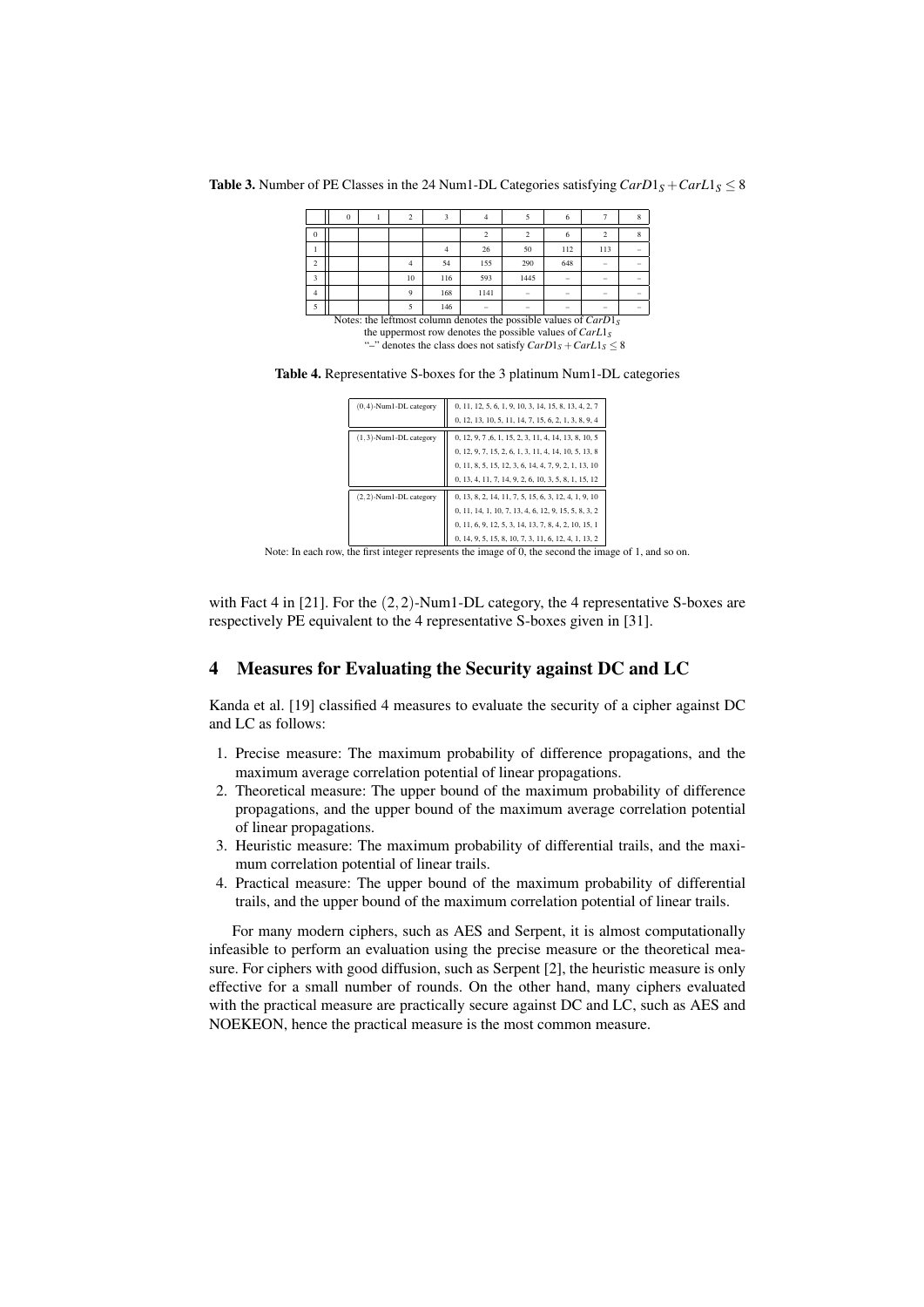However, compared with the practical measure, the heuristic measure is more accurate. If the heuristic measure is feasible for a cipher, then both the cryptanalysts and designers can have a better understanding on the security of the cipher against DC and LC. Particularly, for PRESENT, RECTANGLE and SPONGENT, the heuristic measure is feasible, we will discuss this problem in Section 6.2.

Consider the following SP-network schemes. Fix the permutation layer of PRESENT, RECTANGLE or SPONGENT, the S-box can have many different choices. Then, for each scheme, we wonder which S-boxes are the best with respect to DC and LC? In this paper, we mainly concentrate on S-boxes in the 3 platinum Num1-DL categories. In Section 5 and Section 6, we adopt the heuristic measure for the study. One may say that, for such schemes, the clustering of differential/linear trails must not be neglected [6, 12, 25, 29, 31], hence it needs to use the precise (or the theoretical) measure. However, we think that it is still appropriate to use the heuristic measure for the study. The following gives the reasons.

The total number of schemes investigated in this paper is 4368 (see Table 5), it needs an extremely huge computational effort to evaluate the clustering of differential/linear trails for all the schemes investigated in this paper.

Let  $rD_p$  denote the highest number of rounds of an exploitable differential distinguisher by using the precise measure, and  $rL_p$  the highest number of rounds of an exploitable linear distinguisher by using the precise measure, define  $r_p \equiv \max\{rD_p, rL_p\}$ . For a fixed permutation, among all the S-box candidates, the smaller the value of  $r_p$ , the better the scheme, because schemes with the minimal  $r_p$  need the least number of rounds to resist against DC and LC. Let *rD<sup>h</sup>* denote the highest number of rounds of an exploitable differential distinguisher by using the heuristic measure, and *rL<sup>h</sup>* the highest number of rounds of an exploitable linear distinguisher by using the heuristic measure, define  $r_h \equiv \max\{rD_h, rL_h\}$ . Based on equations (1) and (4), we have  $rD_p \ge rD_h$  and  $rL_p \ge rL_h$ , thus  $r_p \ge r_h$ . The smaller the value of  $rD_p - rD_h$  $(rL_p - rL_h)$ , the less the clustering of differential (linear) trails. Based on the known results on PRESENT, RECTANGLE and SPONGENT [1, 6, 12, 25, 29, 31], the difference  $rD_p - rD_h$  (or  $rL_p - rL_h$ ) between the two measures are as follows: For PRESENT against DC, the difference is 16*−*14 = 2; for PRESENT against LC, the difference is 24*−*16 = 8. For RECTANGLE against DC, the difference is 14*−*14 = 0; for RECT-ANGLE against LC, the difference is 14 − 13 = 1. For SPONGENT<sub>88</sub> against LC, the difference is 23*−*22 = 1. Based on the above results, we expect that there exist S-boxes with a small value of both  $rD_p - rD_h$  and  $rL_p - rL_h$  for each fixed permutation layer. For such schemes, if  $r_h$  reaches the minimal, we expect that it is very likely that  $r_p$  also reaches the minimal. Hence, it is reasonable to make the following assumption:

Assumption 1 *For each fixed permutation layer, consider the SP-network schemes investigated in this paper. Among those with a minimal value of rh, there exist some schemes satisfying*  $rD_p - rD_h \leq 2$  *<i>and*  $rL_p - rL_h \leq 2$ .

By using the heuristic measure, for each combination of a fixed permutation layer and a platinum Num1-DL category, we can discard a large proportion of the S-box candidates and concentrate only on S-boxes with the minimal value of *r<sup>h</sup>* (we will present the results in Section 6). We emphasize that this is the first step. For such cipher designs,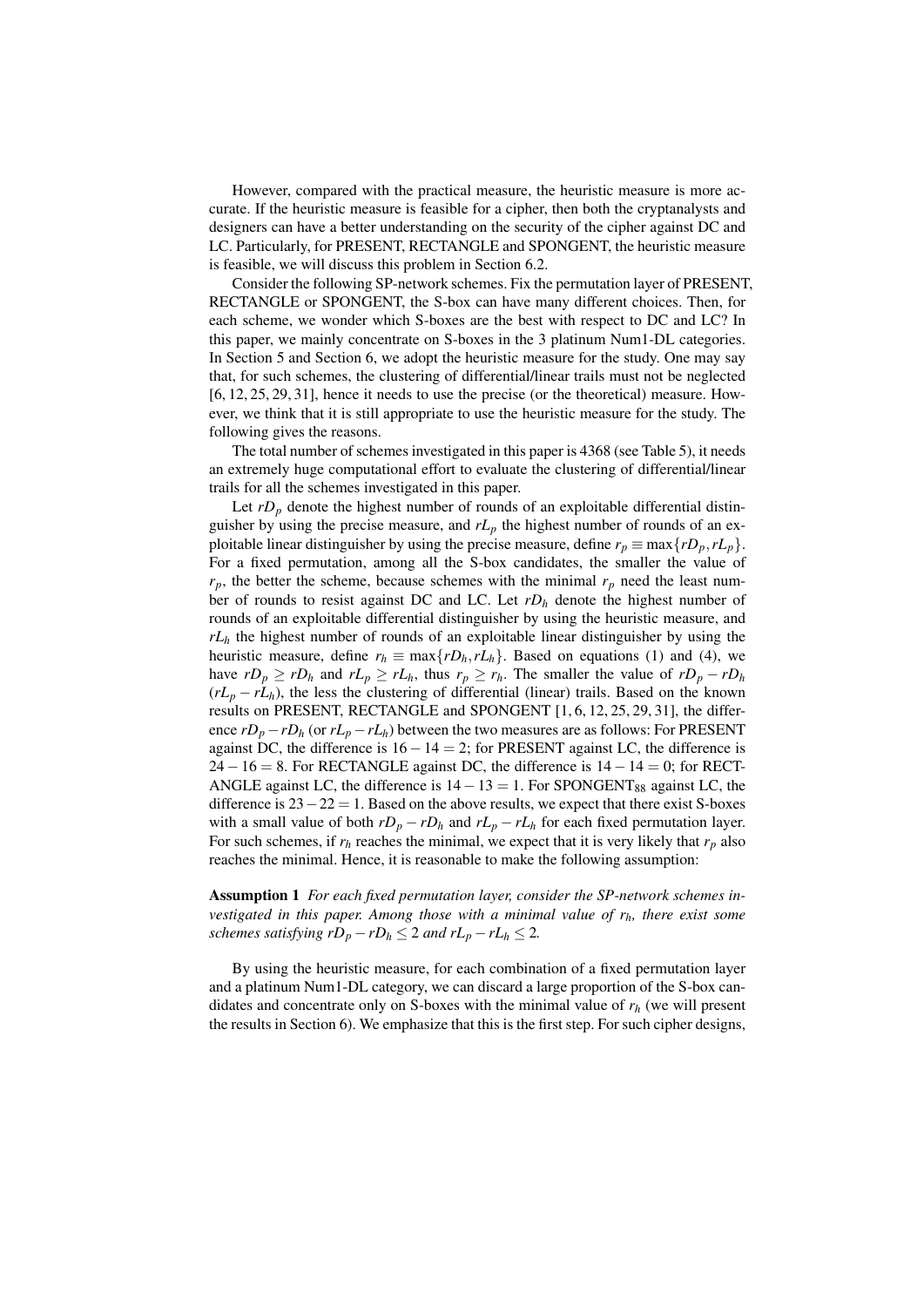designers must take differential/linear clustering into consideration. Ideally, designers can make a further selection from the schemes with the minimal value of  $r_h$  by selecting an S-box which has the minimal value of  $r_p - r_h$ . Note that the minimal value of  $r_p - r_h$ is not more than 2 under Assumption 1.

# 5 A Relation of the S-box Selection, the Value of *CarL*1*<sup>S</sup>* and the Security of PRESENT and SPONGENT

The block length of PRESENT is 64 bits. For SPONGENT [8], the block length of the internal permutation has 5 choices: 88, 136, 176, 240 and 272 bits  $<sup>1</sup>$ , which are denoted</sup> as SPONGENT<sub>*b*</sub> respectively, *b* is the block length. In this section, we focus on these 6 block lengths.

The design criteria of the PRESENT S-box are as follows:

- 1. Optimal.
- 2.  $CarD1<sub>S</sub> = 0$ .

3. For  $\Gamma I$ ,  $\Gamma O \in F_2^4$  such that  $wt(\Gamma I) = wt(\Gamma O) = 1$  it holds that  $Imb_S(\Gamma I, \Gamma O) = 2$ .

4. No fixed point, i.e.,  $S(x) \neq x$  for any  $x \in F_2^4$ .

There are 20 PE classes satisfying criteria 1 and 2. Among the 20 PE classes, 14 PE classes satisfy criterion 3. Up to adding constants before and after an S-box, which does not change any of the design criteria 1-3 of the PRESENT S-box and moreover does not change the probability of the best differential trail and the correlation potential of the best linear trail, there are  $14 \times 4! \times 4! = 8064$  S-boxes. The 8064 S-boxes belong to 3 different categories. Fix the permutation of PRESENT (or the permutation layer of the SPONGENT internal permutation), we wonder which are the best choices among the 8064 S-boxes.

For the schemes investigated in this section, if the best *r*-round linear trail has only one active S-box in each round, then its correlation potential is 2*−*4*r*+<sup>4</sup> . Thus, when  $r = \frac{b}{4}$ , the correlation potential of such a linear trail is  $2^{-b+4}$ , which means there exists a  $\frac{b}{4}$ -round exploitable linear distinguisher. For *b* = 64 and *b* = 88, our experiments show that there exist some S-boxes such that the correlation potential of the best  $\frac{b}{4}$ -round linear trail is less than or equal to 2*−<sup>b</sup>* (see Table 7 and Table 9).

Based on the above discussion, we decide to discard the S-boxes which can result in a linear trail with only one active S-box in each round. Note that a *r*-round iterative linear trail can be used to construct a *r*'-round linear trail for any  $r' \ge r$ . Algorithm 1 is designed to detect if an S-box can result in a *r*-round iterative linear trail with only one active S-box in each round, note that such a linear trail is connected by the elements in *SetL*1*S*. We only check up to 25 rounds for practical reasons (nevertheless, we point out that it can not exclude the possibility that more S-boxes may be discarded if more rounds are checked). Let  $e_i$  denote the vector with a single one at position  $i$  (counting from zero). Since all of the round input/output selection patterns belong to the set  $\{e_i\}$ , for simplicity, we use *In* (*Out*) to denote the subscript of the input (output) selection pattern of the S-box layer. By running Algorithm 1, we get the following result.

 $1$  The block length of the internal permutation of SPONGENT is extended to 11 different choices in [9]. We do not consider the other 6 choices in this paper.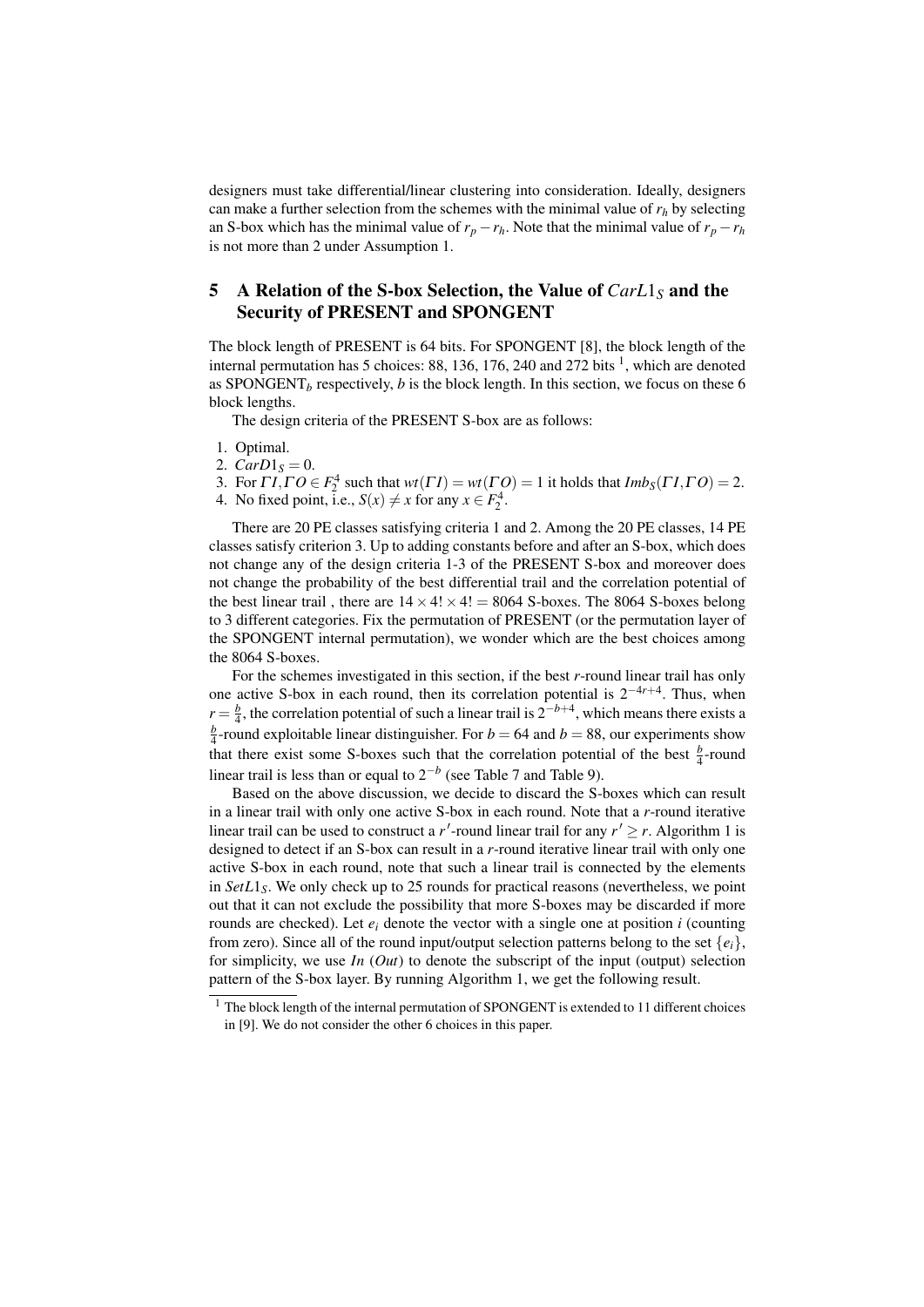```
Algorithm 1
```
INPUT:<br> $b$ : the block length *S*: an S-box candidate *Perm<sub>b</sub>*: the b-bit permutation layer of the block cipher or the hash function OUTPUT:

Check if the S-box can result in a linear trail with only one active S-box in each round. If yes, *f lag*=1; else *f lag*=0.

```
1. Set f lag=0. Declare Init as a global variable.<br>2. Calculate Carl_S and the Carl_S pairs {(\Gamma I<br>3. for \frac{b}{2} S-box indexes of i \in \{0, 1, \dots, \frac{b}{2} - 1\}2. Calculate CarL1S and the CarL1S pairs {(Γ I,Γ O)} of the set SetL1S.
3. for \frac{b}{4} S-box indexes of i \in \{0, 1, \dots, \frac{b}{4} - 1\} do
          for Carl_S pairs (II, \Gamma O) \in SetL1_S do \{Init = In = i \times 4 + log_2^{\Gamma I}; O; Out = i \times 4 + log_2^{\Gamma O};
                    \lim_{n \to \infty} \frac{2n - 1}{n - 1} = \lim_{n \to \infty} \frac{2n - 1}{n}; \lim_{n \to \infty} \frac{2n - 1}{n}; return f lag and exit the program}; // a 1-round iterative
     weak linear trail is found.
                   else call Function loop(2); }
4. Return f lag and exit the program;
     Function loop(r)
      {for all pairs } ( {\Gamma} {\Gamma}^* , {\Gamma} {\Gamma}^* ) \in Set L1_S satisfying (Perm_b[Out] \text{ mod } 4 = {\Gamma} {\Gamma}^* ) do
              \{In = Perm_b[Out]; \quad Out = \frac{Im}{4} \times 4 + log_2^{To*};if \left( \frac{Perm_b[Out]}{Perm_b[Out]} = \text{Init} \right), then \left\{ flag = 1; return f lag and exit the program}; // a r-round iterative weak
     linear trail is found.
               else if (r < 25), call loop(r+1);}
```
Table 5. Number of the Remaining S-boxes using Algorithm 1 for the 6 Block Lengths

| block length (bits)                              | 64 | 88 | $136 \mid 176$ | 240 |  |
|--------------------------------------------------|----|----|----------------|-----|--|
| number of remaining S-boxes $\parallel$ 96   112 |    |    | 48             |     |  |

Result 3 *For each of the 6 block lengths, fix the corresponding permutation layer, when combining with the 8064 S-boxes, there are 8064 SP-network schemes. Discard the Sboxes which can result in a linear trail with only one active S-box in each round using Algorithm 1, we have the following facts:*

1*. Table 5 gives the number of the remaining S-boxes, which shows that more than* 98*.*6 *percent of the 8064 S-boxes are discarded for each block length.*

2*. For 64-, 88-, 136-, 176- and 240-bit block length, all of the remaining S-boxes belong to the* (0*,*4)*-Num1-DL category; for 272-bit block length, there is no S-box left.*

For each of the 6 block lengths, among the 8064 S-boxes, every S-box in (0*,*6)- Num1-DL and (0*,*8)-Num1-DL categories can result in a linear trail with only one active S-box in each round. For 272-bit block length, fix the permutation layer of  $SPONGENT<sub>272</sub>$ , for each of the 8064 S-box candidates, there exists a linear trail with only one active S-box in each round. Hence, we get a new design criterion for the S-box of PRESENT-like or SPOGNENT-like schemes.

Design Criterion 1 *For 64-bit (88-, 136-, 176- and 240-bit respectively) block length, fix the permutation layer of PRESENT (the corresponding SPONGENT variant). For better resistance against LC, besides the 4 design criteria for the S-box, designers should add CarL* $1<sub>S</sub> = 4$  *as a new design criterion.* 

*For 272-bit block length, fix the permutation layer of SPONGENT*<sub>272</sub>*. For better resistance against LC, designers should change their design criteria CarD*1<sub>*S*</sub> = 0 *and choose an S-box with CarD* $1_S \neq 0$ *.*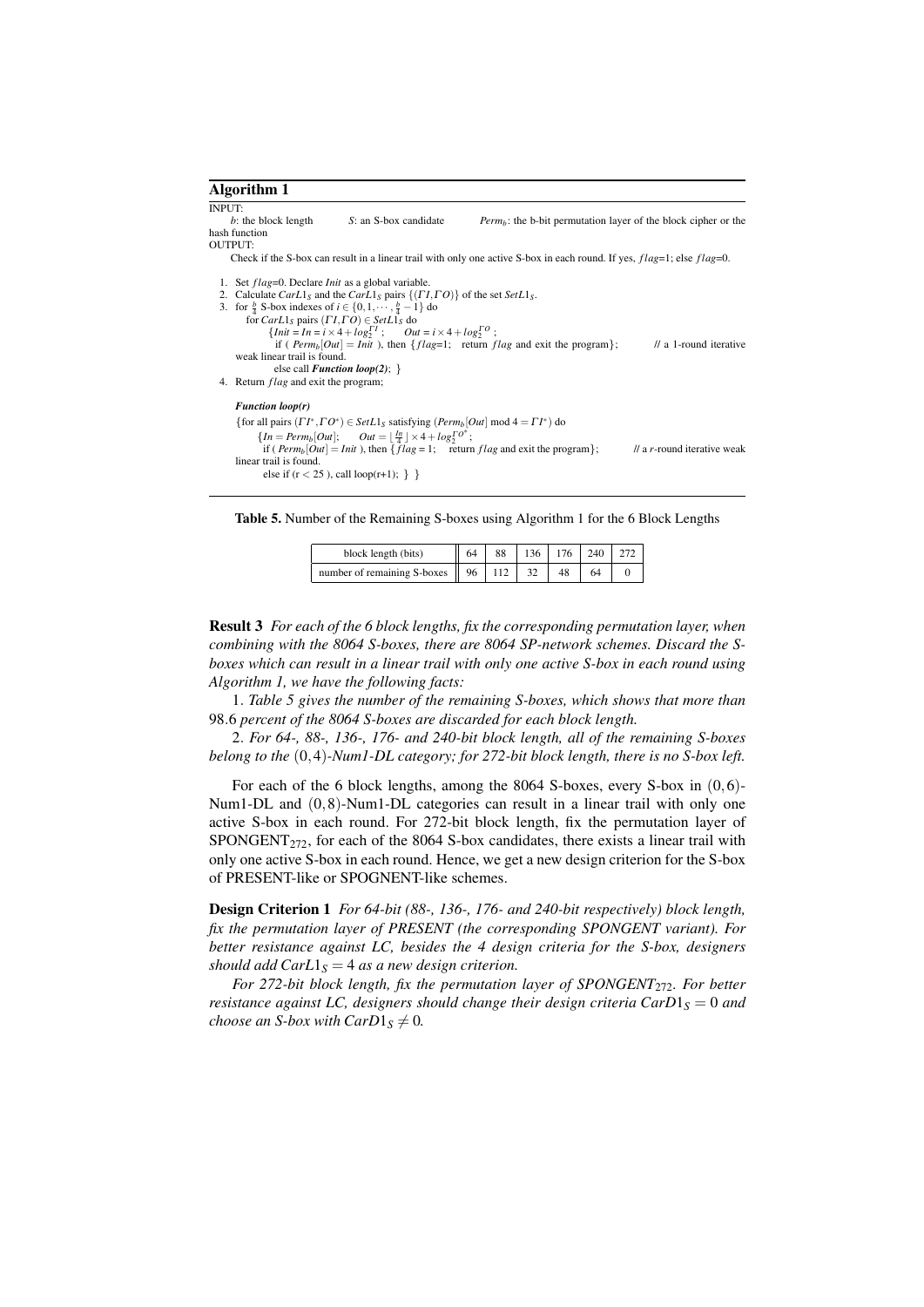# 6 An Investigation of the S-box Selection of PRESENT, RECTANGLE and SPONGENT

Due to the huge computational effort required to run the experiments, we only focus on 64- and 88-bit block lengths in this section. Consider the following SP-network schemes. For 64-bit block length, the S-box is chosen from the 3 platinum Num1-DL categories, the diffusion layer is either the PRESENT or RECTANGLE permutation. Thus, there are 6 combinations. Similarly, for 88-bit block length, there are also 6 combinations. Hence, 12 combinations in total. In Section 6.3, we consider both DC and LC for the security of the 12 combinations using the heuristic measure. Since DC is more important than LC for hash functions, in Section 6.4, we only consider DC for the 12 combinations.

Definition 7. *Let b denote the block length. For a b-bit block cipher (or permutation of a hash function), let Prob<sup>r</sup> denote the probability of the best r-round differential trail, and Cor<sup>r</sup> the correlation of the best r-round linear trail. Define rmin as*

 $r_{min} = \min_{r} \{Prob_r \leq 2^{-b} \text{ and } Cor_r{}^2 \leq 2^{-b}\}.$ 

In this section, we use the values of  $r_{min}$ ,  $Prob_{r_{min}}$  and  $Cor_{r_{min}}$  for a comparative study. Generally speaking, the smaller the value of *rmin*, the better the scheme against DC and LC. For schemes with the same value of *rmin*, the smaller the value of *Probrmin* (or  $Cor<sub>r<sub>min</sub></sub>$ ), the better the scheme against DC (or LC).

## 6.1 Influence of S-box Selection and Differential/Linear Trails with One Active S-box per Round

According to Table 4, up to adding constants before and after an S-box, there are 1152*,*2304 and 2304 S-boxes in the (0*,*4)-Num1-DL category, the (1*,*3)-Num1-DL category and the (2*,*2)-Num1-DL category respectively. By checking all the 10 platinum representative S-boxes, we get the following result. For any of the investigated schemes, if a *r*-round linear trail has only one active S-box in each round, then its correlation potential is 2*−*4*r*+<sup>4</sup> ; if a *r*-round differential trail has only one active S-box in each round, then its differential probability is between  $2^{-3r}$  and  $2^{-3r+2}$ .

For each of the 12 combinations, we firstly discard the S-boxes which can result in a differential/linear trail with only one active S-box in each round. For schemes using the PRESENT or SPONGENT<sub>88</sub> permutation layer, we use Algorithm 1 to perform the filtering, note that Algorithm 1 can be modified a little for the differential case. For schemes using the RECTANGLE or RECTANGLE $_{88}$  permutation, we extend the idea of Algorithm 2 in [31] to perform the filtering, the number of remaining S-boxes only depends on properties of the S-boxes and not on the block length. Table 6 presents our experimental results of the number of remaining S-boxes for the 12 combinations.

In [27], 4 PE classes are specified as "golden" S-boxes. For each of the 4 PE classes,  $CarD1<sub>S</sub> = 0$  and  $CarL1<sub>S</sub> = 8$ . Fix the RECTANGLE permutation, when combining with these golden S-boxes, we get 2304 SP-network schemes. For each of the 2304 schemes, there exists a linear trail with only one active S-box in each round. Thus, together with Result 3, we get that all of the golden S-boxes are not good choices for the 3 primitives.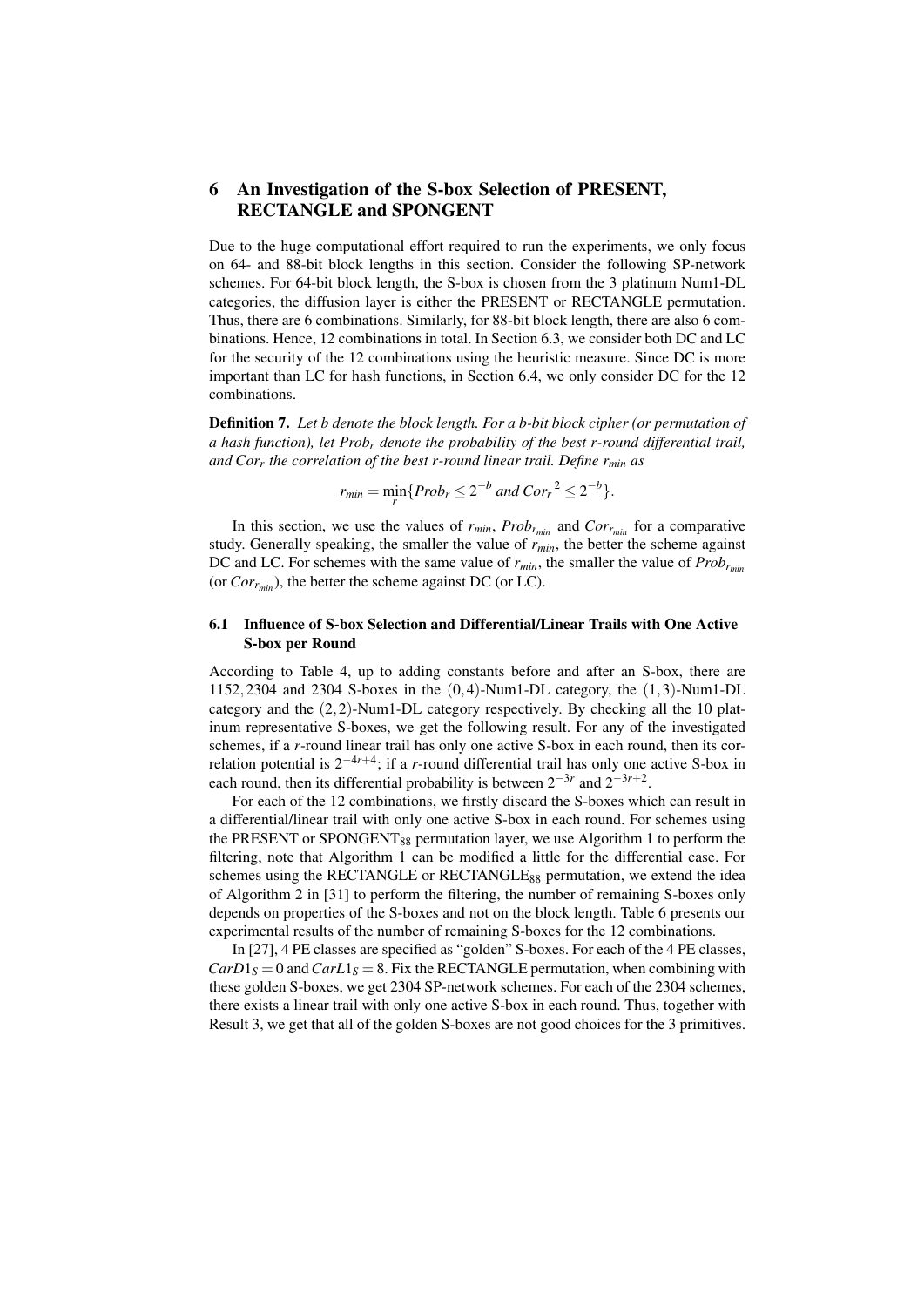|                      |               |                              | RECTANGLE <sub>64</sub> Perm.  |
|----------------------|---------------|------------------------------|--------------------------------|
|                      | PRESENT Perm. | SPONGENT <sub>88</sub> Perm. | /RECTANGLE <sub>88</sub> Perm. |
| $(0,4)$ -Num $1$ -DL | 96            | 112                          | 96                             |
| $(1,3)$ -Num $1$ -DL | 384           | 592                          | 384                            |
| $(2,2)$ -Num $1$ -DL | 528           | 640                          | 528                            |

Table 6. Number of the Remaining S-boxes for the 12 Combinations

#### 6.2 Search Algorithm for the Best Differential/Linear Trail

Matsui proposed a branch-and-bound search algorithm [23] for determining the best differential/linear trail of DES-like cryptosystems in 1994. Ohta et al. [26] improved Matsui's algorithm by introducing the concept of search pattern to reduce unnecessary search candidates before the search, and applied their algorithm on DES and FEAL. Aoki et al. [3] further improved Ohta's search algorithm by discarding more unnecessary search patterns, and applied their algorithm on FEAL. Based on these 3 previous work, we have written a program for the search of the best differential/linear trails for PRESENT, RECTANGLE and the internal permutation of SPONGENT respectively.

#### 6.3 Experimental Results

In the following, we present our experimental results by running Algorithm 2. The experiments have been performed using 4 computers: 3 with Intel Core i7 (or i5) CPU, and 1 with Intel Xeon E7-2820 (16 cores) CPU. It took us about 4 weeks to do all the experiments.

For each combination, let *N* denote the number of the remaining S-boxes (see Table 6), the permutation layer is fixed, thus we have *N* SP-network schemes. Here are some notations:

- $R_m$ : the minimal value of  $r_{min}$  among the *N* schemes
- *NumR<sup>m</sup>* : the number of schemes that the corresponding *rmin* reach the minimum value *R<sup>m</sup>*
- $-$  *num*: the number of schemes with the values  $Prob_{R_m}$  and  $Cor_{R_m}^2$  in the same row

Tables 7-10 summarize our experimental results for each fixed permutation. The result in Table 8 is in accordance with that in [31]. From Table 7-10, we get the following results:

- 1. With the PRESENT permutation layer, the values of  $R_m$  are the same for the 3 combinations. There are 336 S-boxes (up to adding constants before and after an Sbox, similarly hereinafter) such that the value of  $r_{min}$  reach the minimum  $R_m = 16$ .
- 2. With the RECTANGLE permutation layer, the (1,3)- and (2,2)-Num1-DL categories are better. There are 128 S-boxes such that the value of *rmin* reach the minimum  $R_m = 15$ . Note that RECTANGLE uses one of these 128 S-boxes.
- 3. With the SPONGENT $_{88}$  permutation layer, the (1,3)- and (2,2)-Num1-DL categories are better. For the (1,3)-Num1-DL category,  $R_m = 19$ ; for the (2,2)-Num1-DL category,  $R_m \leq 19$ .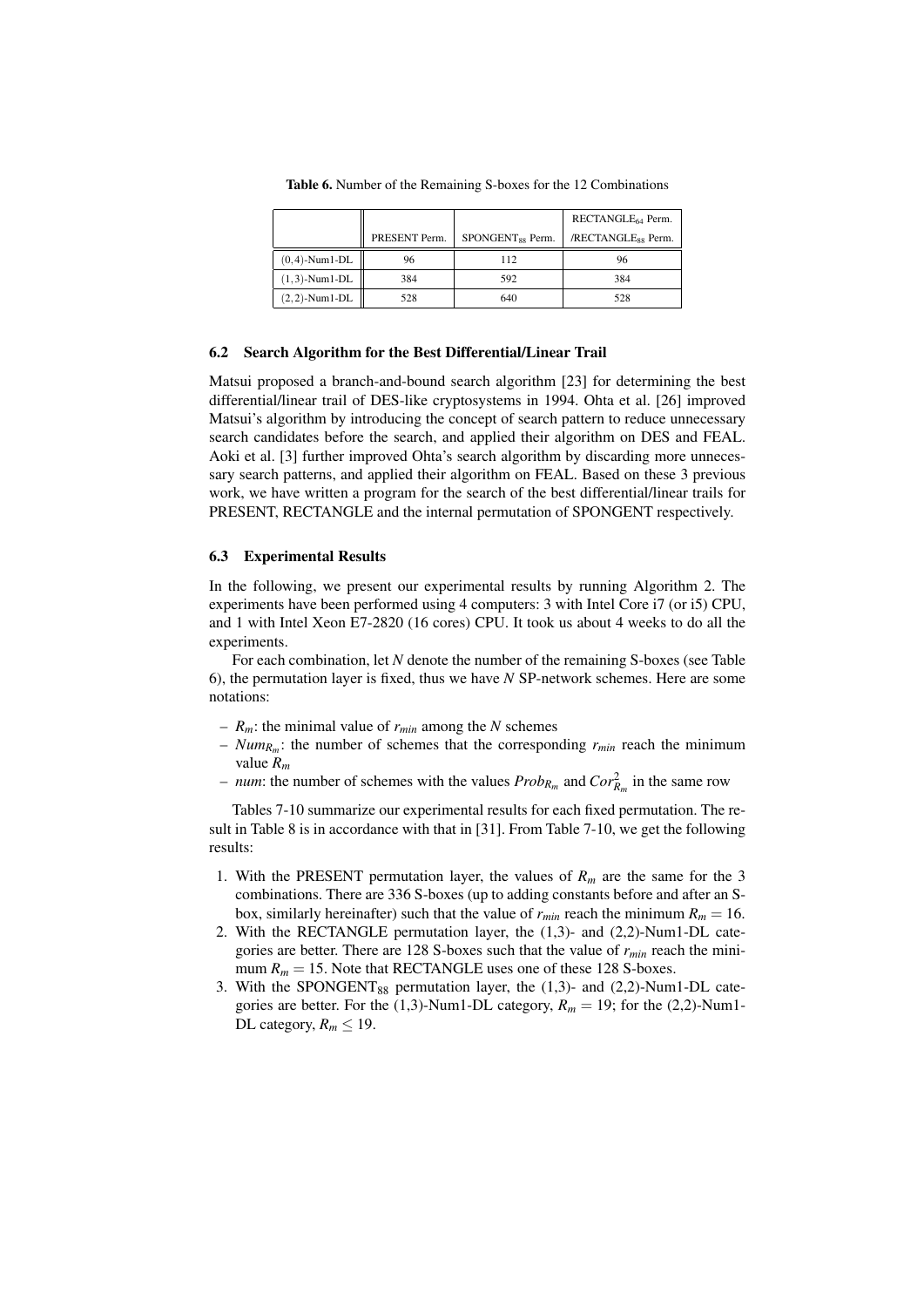Table 7. Experimental Results With the PRESENT Permutation

| category             | $R_m$ | $Num_{R_m}$ | $Prob_{R_m}$ | Cor <sub>Rm</sub> | num |
|----------------------|-------|-------------|--------------|-------------------|-----|
| $(0, 4)$ -Num1-DL    | 16    | 96          | $2 - 64$     | $2 - 64$          | 96  |
| $(1,3)$ -Num $1$ -DL | 16    | 192         | $2^{70}$     | $2^{-64}$         | 96  |
|                      |       |             | $2^{-64}$    | $2 - 64$          | 96  |
| $(2.2)$ -Num1-DL     | 16    | 48          | $2^{-68}$    | $2 - 64$          | 48  |

Table 8. Experimental Results With the RECTANGLE Permutation

| category         | $R_m$ | $Num_{R_m}$ | $Prob_{R_m}$ | $Cor^2_{R_m}$ | num            |
|------------------|-------|-------------|--------------|---------------|----------------|
| $(0,4)$ -Num1-DL | 16    | 16          | $2^{-64}$    | $2^{-80}$     | 16             |
| $(1,3)$ -Num1-DL | 15    | 64          | $2^{-74}$    | $2^{-66}$     | 16             |
|                  |       |             | $2^{-71}$    | $2^{-66}$     | 16             |
|                  |       |             | $2^{-65}$    | $2^{-66}$     | 16             |
|                  |       |             | $2^{-65}$    | $2^{-64}$     | 16             |
| $(2,2)$ -Num1-DL | 15    | 64          | $2^{-73}$    | $2^{-64}$     | $\mathbf{8}$   |
|                  |       |             | $2^{-72}$    | $2^{-64}$     | 8              |
|                  |       |             | $2^{-69}$    | $2^{-64}$     | 16             |
|                  |       |             | $2^{-67}$    | $2^{-66}$     | 8              |
|                  |       |             | $2^{-66}$    | $2^{-74}$     | $\overline{4}$ |
|                  |       |             | $2^{-66}$    | $2^{-72}$     | 8              |
|                  |       |             | $2^{-66}$    | $2^{-70}$     | $\overline{4}$ |
|                  |       |             | $2 - 66$     | $2 - 66$      | 8              |
|                  |       |             |              |               |                |

Table 9. Experimental Results With the SPONGENT<sub>88</sub> Permutation Layer

| category              | $R_m$ | $Num_{R_m}$ | $Prob_{R_m}$   | Cor <sub>Rm</sub> <sup>2</sup> | num |
|-----------------------|-------|-------------|----------------|--------------------------------|-----|
| $(0, 4)$ -Num $1$ -DL | 21    | 8           | $2 - 118$      | $2 - 88$                       |     |
|                       |       |             | $2 - 117$      | $2 - 88$                       |     |
| $(1,3)$ -Num1-DL*     | 19    |             | $< 2^{-91}$    | $2 - 90$                       |     |
| $(2, 2)$ -Num1-DL*    | < 19  |             | $\leq 2^{-88}$ | $2 - 90$                       |     |

Table 10. Experimental Results With the RECTANGLE<sub>88</sub> Permutation

| category         | $R_m$ | $Num_{R_m}$ | $Prob_{R_m}$ | $Cor^2_{R_m}$ | num            |
|------------------|-------|-------------|--------------|---------------|----------------|
| $(0,4)$ -Num1-DL | 22    | 96          | $2^{-88}$    | $2^{-118}$    | 84             |
|                  |       |             | $2^{-88}$    | $2^{-116}$    | 8              |
|                  |       |             | $2 - 88$     | $2^{-114}$    | $\overline{4}$ |
| $(1,3)$ -Num1-DL | 18    | 56          | $2^{-93}$    | $2^{-92}$     | 8              |
|                  |       |             | $2^{-93}$    | $2^{-88}$     | 10             |
|                  |       |             | $2^{-92}$    | $2^{-88}$     | $\overline{2}$ |
|                  |       |             | $2^{-91}$    | $2^{-92}$     | $\overline{4}$ |
|                  |       |             | $2^{-91}$    | $2^{-90}$     | $\overline{2}$ |
|                  |       |             | $2^{-90}$    | $2^{-88}$     | $\overline{2}$ |
|                  |       |             | $2^{-88}$    | $2^{-92}$     | 8              |
|                  |       |             | $2^{-88}$    | $2^{-90}$     | 6              |
|                  |       |             | $2^{-88}$    | $2^{-88}$     | 14             |
| $(2,2)$ -Num1-DL | 17    |             | $2^{-88}$    | $2^{-88}$     |                |

4. With the RECTANGLE<sub>88</sub> permutation layer, the (2,2)-Num1-DL category is the best. There is only one S-box such that the value of  $r_{min}$  reach the minimum  $R_m$  = 17.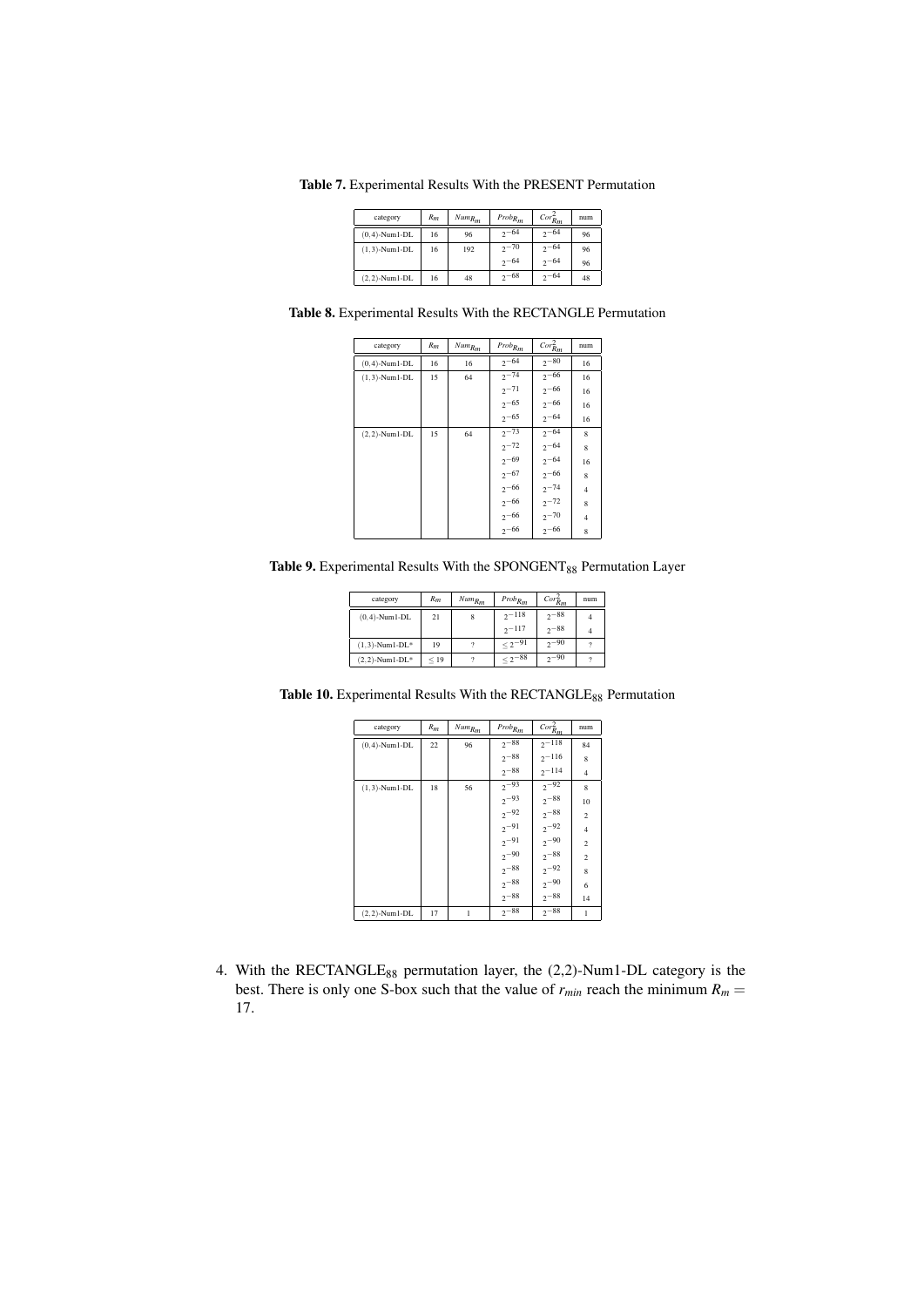| Permutation Layer            | category             | $R_m^D$ | $Prob_{R_m^D}$ |
|------------------------------|----------------------|---------|----------------|
| <b>PRESENT</b>               | $(0,4)$ -Num $1$ -DL | 16      | $2 - 64$       |
| Permutation                  | $(1,3)$ -Num $1$ -DL | 15      | $2 - 64$       |
|                              | $(2,2)$ -Num1-DL     | 16      | $2 - 68$       |
| <b>RECTANGLE</b>             | $(0,4)$ -Num1-DL     | 16      | $2 - 64$       |
| Permutation                  | $(1,3)$ -Num $1$ -DL | 14      | $2 - 69$       |
|                              | $(2,2)$ -Num1-DL     | 14      | $2 - 68$       |
| <b>SPONGENT<sub>88</sub></b> | $(0,4)$ -Num $1$ -DL | 17      | $2^{-94}$      |
| Permutation Layer            | $(1,3)$ -Num1-DL*    | < 18    | $\leq 2^{-89}$ |
|                              | $(2,2)$ -Num1-DL*    | < 19    | $\leq 2^{-88}$ |
| RECTANGLE <sub>88</sub>      | $(0,4)$ -Num1-DL     | 22      | $2 - 88$       |
| Permutation                  | $(1,3)$ -Num $1$ -DL | 18      | $2 - 93$       |
|                              | $(2,2)$ -Num1-DL     | 17      | $2 - 88$       |

Table 11. Results for the 12 Combinations when only Considering DC

In Table 9, for the two combinations marked with "\*", we have not finished the experiments for all of the corresponding S-boxes. However, we derived the value of *R<sup>m</sup>* for one combination and a good estimate of  $R<sub>m</sub>$  for the other, which are enough for us to derive the above results.

#### 6.4 For Hash Functions - When DC is More Important than LC

According to the state-of-art security analysis on hash functions, DC is more important than LC. On the other hand, the permutation (or the compression function) of a hash function is normally required to be pseudo-random, which includes the requirement that there is no effective linear distinguisher. Therefore, we decide to consider the following question: For each of the 12 combinations, when only considering DC for the remaining S-boxes obtained in Section 6.1 (see Table 6), what results can we get? At first thought, the (0,4)-Num1-DL category should be the best choice, however, we will show that it is not always the case.

For each scheme, define  $r_{min}^D = \min_r \{Prob_r \le 2^{-b}\}\.$  For each combination, let  $R_m^D$  denote the minimal value of  $r_{min}^D$  among the N schemes. Table 11 summarizes our experimental results, and we get the following results:

- 1. With the PRESENT permutation, the (1,3)-Num1-DL category is the best. The minimal value of  $r_{min}^D$  is  $R_m^D = 15$ .
- 2. With the RECTANGLE permutation, the (1,3)- and (2,2)-Num1-DL categories are better. The minimal value of  $r_{min}^D$  is  $R_m^D = 14$ .
- 3. With the SPONGENT $_{88}$  permutation layer, it seems that the (0,4)-Num1-DL category is the best and the minimal value of  $r_{min}^D$  is  $R_m^D = 17$ .
- 4. With the RECTANGLE<sub>88</sub> permutation, the  $(2,2)$ -Num1-DL category is the best. The minimal value of  $r_{min}^D$  is  $R_m^D = 17$ .

Potentially Better S-boxes for SPONGENT $_{88}$  For SPONGENT $_{88}$ , there exists a 17round differential trail with probability 2*−*<sup>86</sup> [4], which is better than the one given by its designers in [9, Table 4]. Moreover, there exists a 22-round linear trail with correlation potential 2<sup>−84</sup> for SPONGENT<sub>88</sub> (only one active S-box in each of the 22 rounds).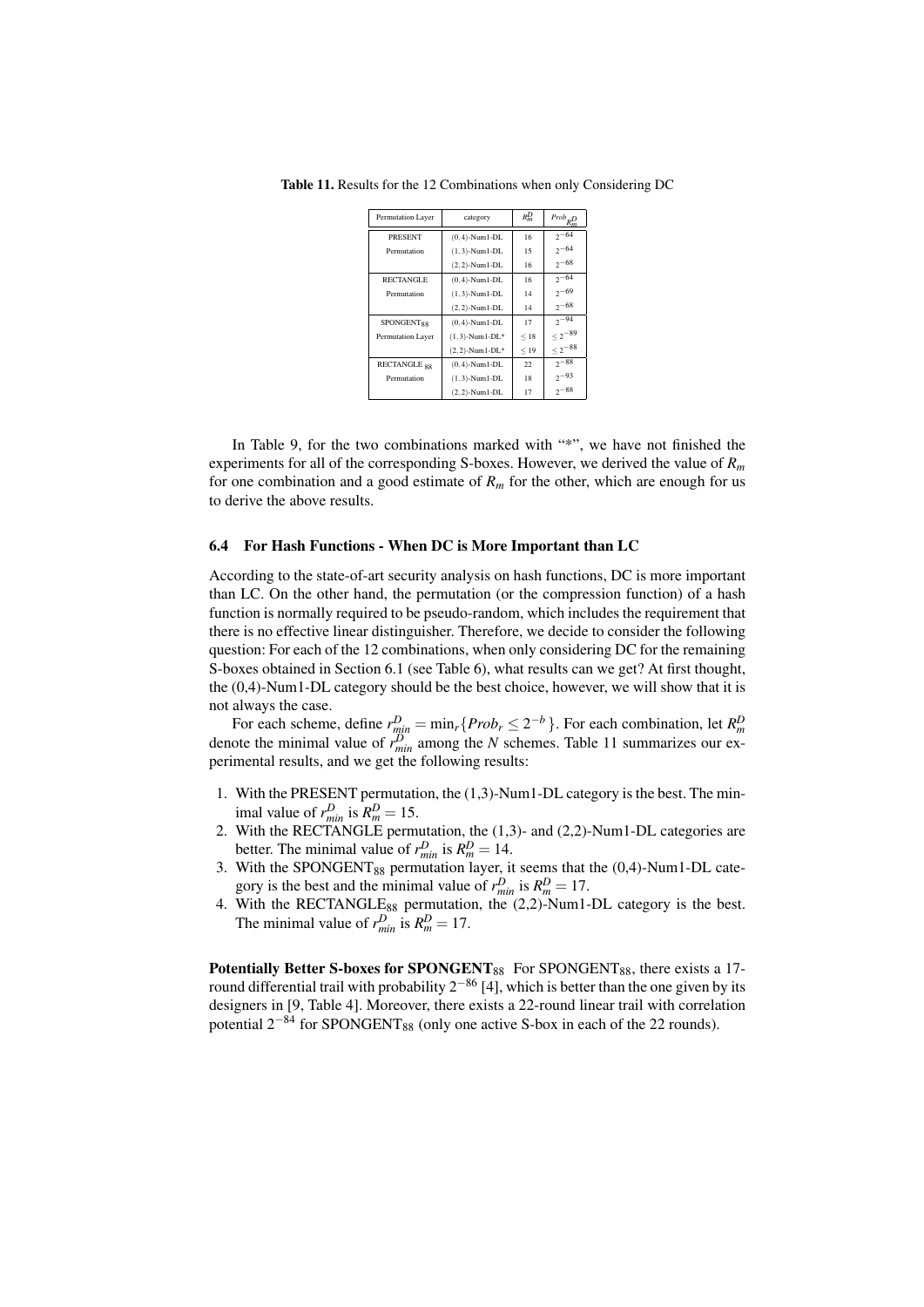Table 12. 4 Potentially Better S-boxes for SPONGENT<sub>88</sub>

| 0, 6, 12, 1, 5, 9, 11, 14, 3, 13, 15, 8, 10, 7, 4, 2 |
|------------------------------------------------------|
| 0, 6, 5, 8, 10, 13, 15, 1, 12, 9, 11, 7, 3, 14, 4, 2 |
| 0, 3, 5, 12, 10, 13, 15, 2, 6, 9, 11, 7, 1, 14, 8, 4 |
| 0, 12, 10, 5, 3, 15, 13, 2, 6, 11, 9, 14, 8, 1, 7, 4 |

With the permutation layer of SPONGENT $_{88}$ , we found 4 S-boxes in the (0,4)-Num1-DL category such that the probability of the best 17-round differential trail is 2 *<sup>−</sup>*<sup>94</sup> and the correlation potential of the best 21-round linear trail is 2*−*<sup>88</sup> for each of the 4 schemes. It can be seen that the 4 S-boxes are potentially better than the  $SPONGENT_{88}$  S-box with respect to the security against both DC and LC. The 4 Sboxes are listed in Table 12, which can be used for further investigation.

#### 6.5 A New Design Criterion

For SP-network schemes with the SPONGENT $_{88}$  permutation layer, when considering both DC and LC, based on the results in Section 5 and Table 9, it can be deduced that an S-box with  $CarD1<sub>S</sub> = 0$  is not an optimal choice, while (1,3)- and (2,2)- Num1-DL categories are better choices. On the other hand, when considering DC more important than LC, it seems that (0*,*4)-Num1-DL category is the best choice. For SP-network schemes with RECTANGLE-like permutations, based on the results in Tables 7-11, it seems that the (2*,*2)-Num1-DL category is always an optimal choice. We have the following design criterion.

Design Criterion 2 *For block ciphers (or hash functions) using* 4*×*4 *S-boxes as confusion layers and bit permutations as diffusion layers, designers can extend the range of the S-box selection to the 3 platinum Num1-DL categories and select their S-box carefully.*

## 7 Discussion

Based on our experimental results, there are 336 potentially best S-boxes for PRESENT, 128 potentially best S-boxes for RECTANGLE, and 4 potentially better S-boxes for SPONGENT<sub>88</sub>. To judge if a potentially best (better) S-box is a real best (better) Sbox, it needs to investigate the clustering of differential/linear trails. In this respect, the approach used in [1] is of interest, we leave it for further study. The NOEKEON S-box belongs to the (7*,*6)-Num1-DL category. Serpent uses 8 S-boxes, among them, 3 S-boxes belong to the (0*,*6)-Num1-DL category, and the other 5 S-boxes belong to the (0*,*8)-Num1-DL category. It is also interesting to investigate the influence of the 3 platinum Num1-DL categories on the security of NOEKEON and Serpent against DC and LC.

## Acknowledgments

We would like to thank anonymous referees for their helpful comments of SAC'2014 and FSE'2015. We also thank Andrey Bogdanov for his helpful discussions which help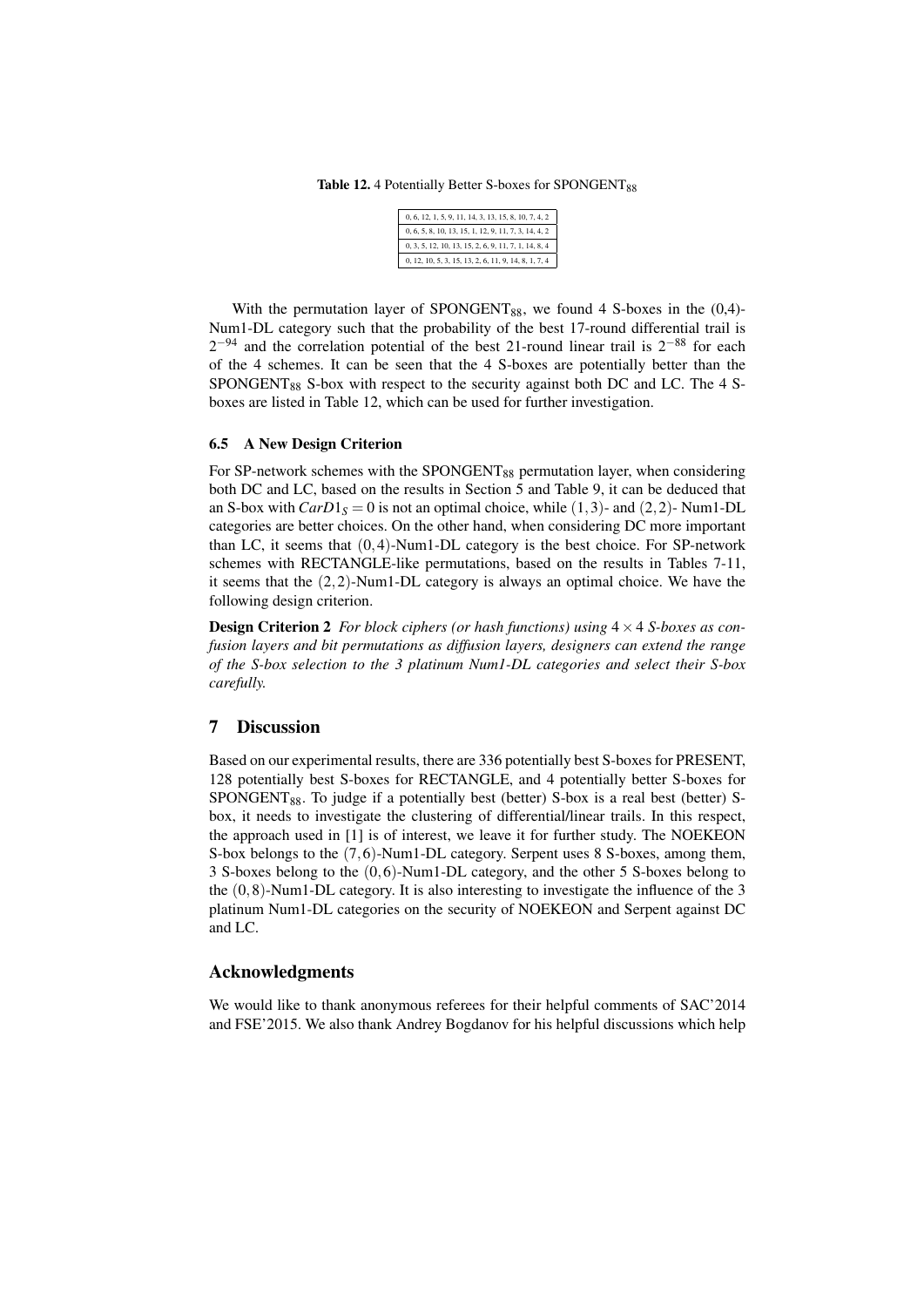us to improve the quality of this paper. The main work in this paper was performed while Wentao Zhang was a visitor at KU Leuven. The research presented in this paper is supported by the National Natural Science Foundation of China (No.61379138), the Research Fund KU Leuven (OT/13/071), and the "Strategic Priority Research Program" of the Chinese Academy of Sciences (No.XDA06010701).

# References

- 1. Abdelraheem, M.A.: Estimating the Probabilities of Low-Weight Differential and Linear Approximations on PRESENT-Like Ciphers. In: Kwon T., Lee M.-K., and Kwon D. (eds.): ICISC 2012, LNCS, vol. 7839, pp. 368–382, Springer, Heidelberg (2013)
- 2. Anderson, R., Biham, E., Knudsen, L.R.: Serpent: A Proposal for the Advanced Encryption Standard. NIST AES proposal (1998)
- 3. Aoki, K., Kobayashi, K., Moriai, S.: Best Differential Characteristic Search of FEAL. In: Biham, E. (ed.) Fast Software Encryption, LNCS, vol. 1267, pp. 41–53. Springer, Heidelberg (1997)
- 4. Bao, Z., Zhang, W., Lin, D.: Speeding up the Search Algorithm for the Best Differential and Best Linear Trails, to appear in Inscrypt'2014.
- 5. Biham, E., Shamir, A.: Differential Cryptanalysis of DES-like Cryptosystems. Journal of Cryptology 4(1), 3–72 (1991)
- 6. Blondeau, C., Gerard, B.: Multiple Differential Cryptanalysis: Theory and Practice. In: Joux, A. (ed.) FSE 2011. LNCS, vol. 6733, pp. 35–54. Springer, Heidelberg (2011)
- 7. Blondeau, C., Nyberg, K.: Links Between Truncated Differential and Multidimensional Linear Properties of Block Ciphers and Underlying Attack Complexities. In Nguyen, P.Q., Oswald., E. (eds.): EUROCRYPT 2014. LNCS, vol. 8441, pp.165–182. Springer (2014)
- 8. Bogdanov, A., Knezevic, M., Leander, G., Toz, D., Varici, K., and Verbauwhede, I.: SPON-GENT: A Lightweight Hash Function. In: Preneel., B., Takagi., T. (eds.), CHES 2011, LNCS, vol. 6917, pp. 312–325. Springer (2011)
- 9. Bogdanov, A., Knezevic, M., Leander, G., Toz, D., Varici, K., and Verbauwhede, I.: SPON-GENT: The Design Space of Lightweight Cryptographic Hashing. IEEE Transactions on Computers 62(10), 2013.
- 10. Bogdanov, A., Knudsen, L.R., Leander, G., Paar, C., Poschmann, A., Robshaw, M.J.B., Seurin, Y., Vikkelsoe, C.: PRESENT: An Ultra-Lightweight Block Cipher. In: Paillier, P., Verbauwhede, I. (eds.) CHES 2007. LNCS, vol. 4727, pp. 450–466. Springer, Heidelberg (2007)
- 11. Carlet, C., Charpin, P., Zinoviev, V.: Codes, Bent Functions and Permutations Suitable for DES-like Cryptosystems. Des. Codes Cryptography 15(2), 125–156 (1998)
- 12. Cho, J.: Linear Cryptanalysis of Reduced-Round PRESENT. In: Pieprzyk, J. (ed.) CT-RSA 2010. LNCS, vol. 5985, pp. 302–317. Springer, Heidelberg (2010)
- 13. Collard, B., Standaert, F.X.: A Statistical Saturation Attack against the Block Cipher PRESENT. In: Fischlin, M. (ed.) CT-RSA 2009. LNCS, vol. 5473, pp. 195–210. Springer, Heidelberg (2009)
- 14. Daemen, J., Peeters, M., Van Assche, G., Rijmen, V.: Nessie Proposal: the Block Cipher Noekeon, Nessie submission (2000), http://gro.noekeon.org/
- 15. Daemen, J., Rijmen, V.: The Design of Rijndael: AES The Advanced Encryption Standard. Springer, Heidelberg (2002)
- 16. De Cannière, C.: Analysis and Design of Symmetric Encryption Algorithms, Doctoral Dissertaion, KULeuven (2007)